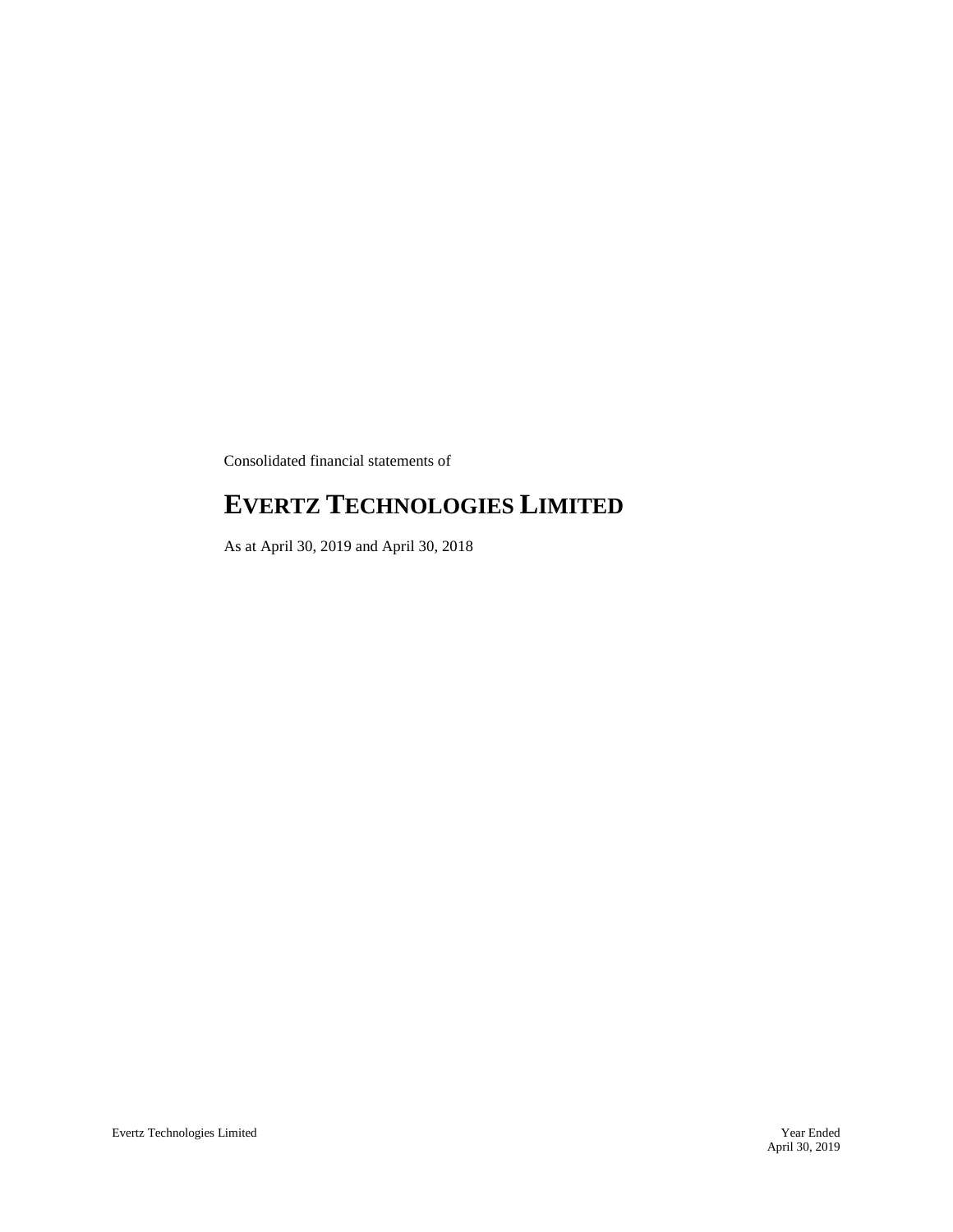Index to Financial Statements

Consolidated financial statements Years ended April 30, 2019 and 2018

| - 10 |
|------|
|      |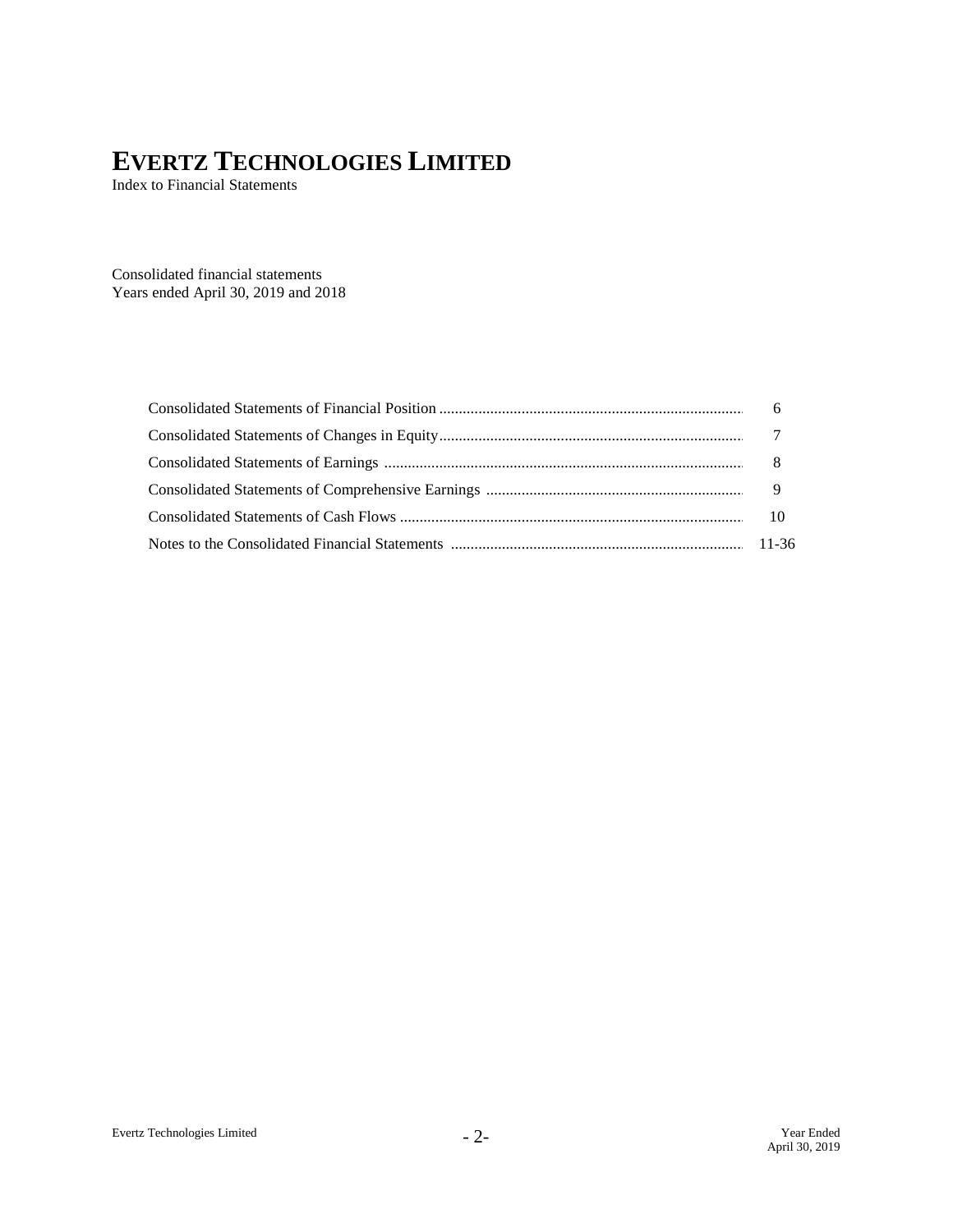

Tel: 905 946 1066 Fax: 905 946 9524 www.bdo.ca

**BDO Canada LLP** 60 Columbia Way, Suite 300<br>Markham ON L3R 0C9 Canada

# Independent Auditor's Report

#### To the Shareholders of Evertz Technologies Limited

#### Opinion

We have audited the consolidated financial statements of Evertz Technologies Limited ("Evertz" or the "Company"), which comprise the consolidated statement of financial position as at April 30, 2019, and the consolidated statements of earnings, comprehensive earnings, changes in equity and cash flows for the year then ended, and notes to the consolidated financial statements, including a summary of significant accounting policies.

In our opinion, the accompanying consolidated financial statements present fairly, in all material respects, the consolidated financial position of the Company as at April 30, 2019, and its consolidated financial performance and its consolidated cash flows for the year then ended in accordance with International Financial Reporting Standards (IFRSs).

#### **Basis for Opinion**

We conducted our audit in accordance with Canadian generally accepted auditing standards. Our responsibilities under those standards are further described in the Auditor's Responsibilities for the Audit of the Consolidated Financial Statements section of our report. We are independent of the Company in accordance with the ethical requirements that are relevant to our audit of the consolidated financial statements in Canada, and we have fulfilled our other ethical responsibilities in accordance with these requirements. We believe that the audit evidence we have obtained is sufficient and appropriate to provide a basis for our opinion.

#### Other Information

Management is responsible for the other information. The other information comprises:

- ٠ The information, other than the consolidated financial statements and our auditor's report thereon, included in the Management Discussion and Analysis, and
- The information included in the Annual Report.

Our opinion on the consolidated financial statements does not cover the other information and we do not and will not express any form of assurance conclusion thereon.

In connection with our audit of the consolidated financial statements, our responsibility is to read the other information identified above and, in doing so, consider whether the other information is materially inconsistent with the consolidated financial statements or our knowledge obtained in the audit, or otherwise appears to be materially misstated.

We obtained the Management Discussion and Analysis prior to the date of this auditor's report. If, based on the work we have performed on this other information, we conclude that there is a material misstatement of this other information, we are required to report that fact in this auditor's report. We have nothing to report in this regard.

The Annual Report is expected to be made available to us after the date of the auditor's report. If, based on the work we will perform on this other information, we conclude that there is a material misstatement of this other information, we are required to report that fact to those charged with governance.

BDO Canada LLP, a Canadian limited liability partnership, is a member of BDO International Limited, a UK company limited by guarantee, and forms part of the international BDO network of independent member firms.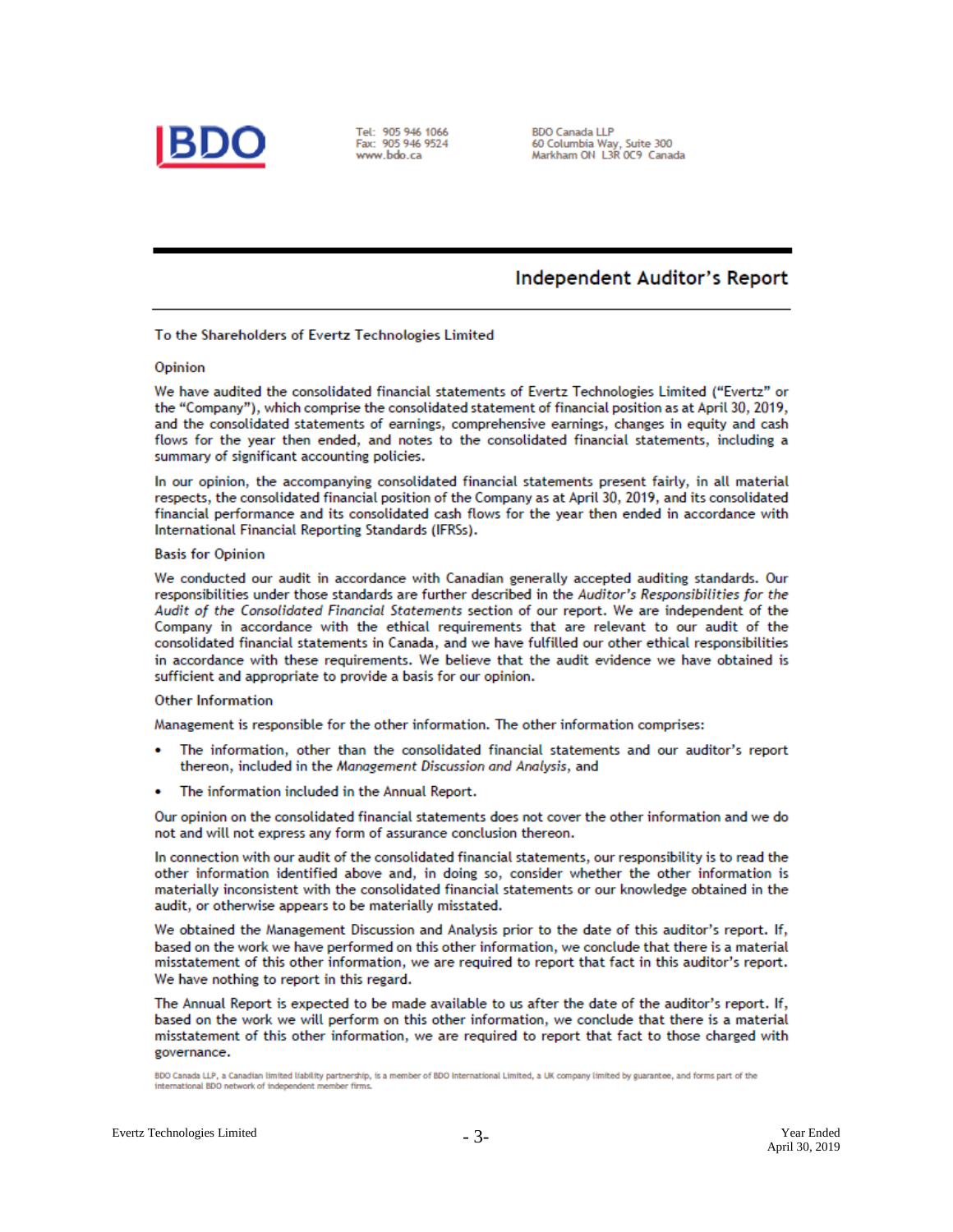

Responsibilities of Management and Those Charged with Governance for the Consolidated Financial **Statements** 

Management is responsible for the preparation and fair presentation of the consolidated financial statements in accordance with IFRSs, and for such internal control as management determines is necessary to enable the preparation of consolidated financial statements that are free from material misstatement, whether due to fraud or error.

In preparing the consolidated financial statements, management is responsible for assessing the Company's ability to continue as a going concern, disclosing, as applicable, matters related to going concern and using the going concern basis of accounting unless management either intends to liquidate the Company or to cease operations, or has no realistic alternative but to do so.

Those charged with governance are responsible for overseeing the Company's financial reporting process.

Auditor's Responsibilities for the Audit of the Consolidated Financial Statements

Our objectives are to obtain reasonable assurance about whether the consolidated financial statements as a whole are free from material misstatement, whether due to fraud or error, and to issue an auditor's report that includes our opinion. Reasonable assurance is a high level of assurance, but is not a guarantee that an audit conducted in accordance with Canadian generally accepted auditing standards will always detect a material misstatement when it exists. Misstatements can arise from fraud or error and are considered material if, individually or in the aggregate, they could reasonably be expected to influence the economic decisions of users taken on the basis of these consolidated financial statements.

As part of an audit in accordance with Canadian generally accepted auditing standards, we exercise professional judgment and maintain professional skepticism throughout the audit. We also:

- Identify and assess the risks of material misstatement of the consolidated financial statements, whether due to fraud or error, design and perform audit procedures responsive to those risks, and obtain audit evidence that is sufficient and appropriate to provide a basis for our opinion. The risk of not detecting a material misstatement resulting from fraud is higher than for one resulting from error, as fraud may involve collusion, forgery, intentional omissions, misrepresentations, or the override of internal control.
- Obtain an understanding of internal control relevant to the audit in order to design audit procedures that are appropriate in the circumstances, but not for the purpose of expressing an opinion on the effectiveness of the Company's internal control.
- Evaluate the appropriateness of accounting policies used and the reasonableness of accounting estimates and related disclosures made by management.
- Conclude on the appropriateness of management's use of the going concern basis of accounting and, based on the audit evidence obtained, whether a material uncertainty exists related to events or conditions that may cast significant doubt on the Company's ability to continue as a going concern. If we conclude that a material uncertainty exists, we are required to draw attention in our auditor's report to the related disclosures in the consolidated financial statements or, if such disclosures are inadequate, to modify our opinion. Our conclusions are based on the audit evidence obtained up to the date of our auditor's report. However, future events or conditions may cause the Company to cease to continue as a going concern.
- Evaluate the overall presentation, structure and content of the consolidated financial statements, including the disclosures, and whether the consolidated financial statements represent the underlying transactions and events in a manner that achieves fair presentation.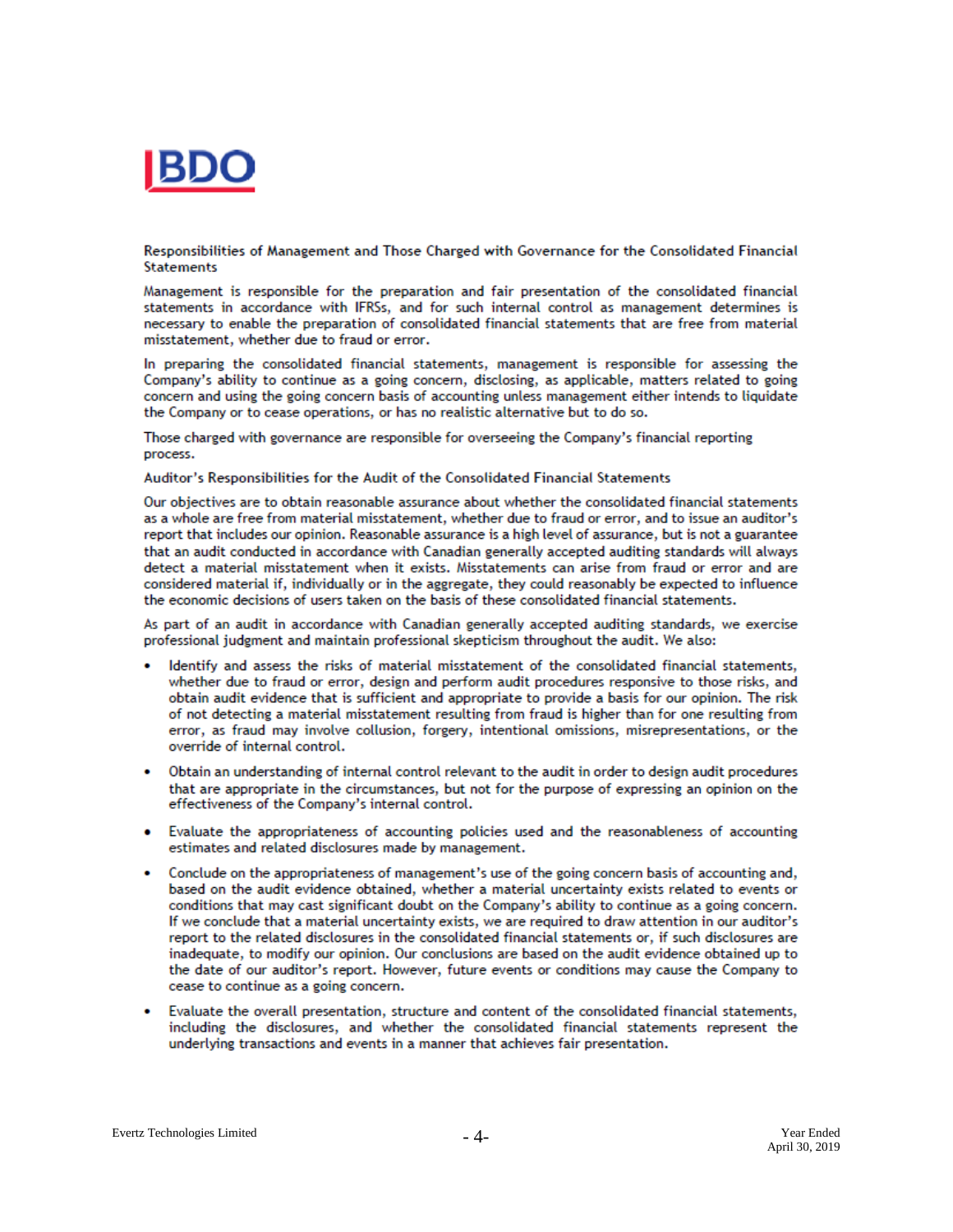

Obtain sufficient appropriate audit evidence regarding the financial information of the entities or  $\bullet$ business activities within the Company to express an opinion on the consolidated financial statements. We are responsible for the direction, supervision and performance of the group audit. We remain solely responsible for our audit opinion.

We communicate with those charged with governance regarding, among other matters, the planned scope and timing of the audit and significant audit findings, including any significant deficiencies in internal control that we identify during our audit.

We also provide those charged with governance with a statement that we have complied with relevant ethical requirements regarding independence, and to communicate with them all relationships and other matters that may reasonably be thought to bear on our independence, and where applicable, related safeguards.

The engagement partner on the audit resulting in this independent auditor's report is Brion Hendry.

#### **Other Matter**

The consolidated financial statement of Evertz Technologies Limited for the year ended April 30, 2018 were audited by another auditor who expressed an unmodified opinion on those statements on June 19, 2018.

Boo Comeda UP

Chartered Professional Accountants, Licensed Public Accountants

Markham, Ontario June 20, 2019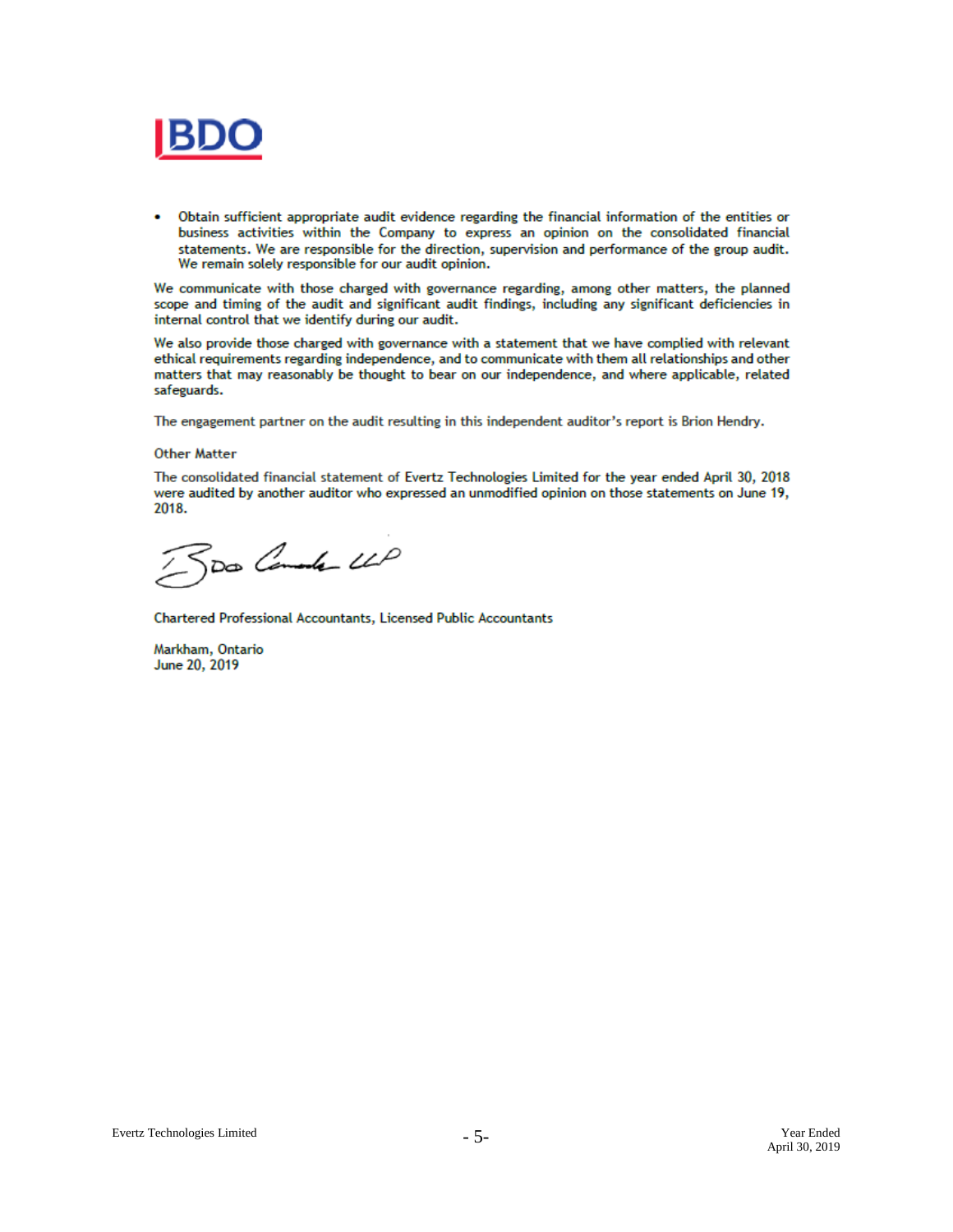Consolidated Statements of Financial Position

As at April 30, 2019 and April 30, 2018

(In thousands of Canadian dollars)

|                                            |      | April 30, |      |                   |
|--------------------------------------------|------|-----------|------|-------------------|
|                                            |      | 2019      |      | April 30,<br>2018 |
| <b>Assets</b>                              |      |           |      |                   |
| Current assets                             |      |           |      |                   |
| Cash and cash equivalents                  | \$   | 104,583   | \$   | 94,184            |
| Marketable securities (note 16)            |      | 4,023     |      |                   |
| Trade and other receivables (note 3)       |      | 81,498    |      | 64,241            |
| Contract assets (note 24)                  |      | 22,348    |      | 21,830            |
| Prepaid expenses                           |      | 9,045     |      | 5,506             |
| Inventories (note 4)                       |      | 171,271   |      | 168,070           |
| Income tax receivable (note 22)            |      | 708       |      |                   |
|                                            |      | 393,476   |      | 353,831           |
| Property, plant and equipment (note 5)     |      | 48,887    |      | 47,915            |
| Goodwill (note 6)                          |      | 20,716    |      | 18,168            |
| Intangibles (note 7)                       |      | 1,952     |      |                   |
| Deferred income taxes (note 22)            |      | 1,566     |      | 1,201             |
|                                            | \$   | 466,597   | \$   | 421, 115          |
|                                            |      |           |      |                   |
| <b>Liabilities</b>                         |      |           |      |                   |
| Current liabilities                        |      |           |      |                   |
| Trade and other payables                   | \$   | 63,647    | \$   | 56,377            |
| Provisions (note 8)                        |      | 4,171     |      | 3,981             |
| Deferred revenue                           |      | 42,843    |      | 28,502            |
| Current portion of long term debt (note 9) |      | 294       |      | 383               |
| Income tax payable (note 22)               |      |           |      | 74                |
|                                            |      | 110,955   |      | 89,317            |
| Long term debt (note 9)                    |      | 239       |      | 515               |
|                                            |      | 111,194   |      | 89,832            |
| <b>Equity</b>                              |      |           |      |                   |
| Capital stock (note 10)                    |      | 139,865   |      | 138,675           |
| Share based payment reserve                |      | 8,245     |      | 7,885             |
| Accumulated other comprehensive earnings   |      | 1,729     |      | 2,149             |
| Retained earnings                          |      | 203,284   |      | 180,518           |
|                                            |      | 205,013   |      | 182,667           |
| Total equity attributable to shareholders  |      | 353,123   |      | 329,227           |
| Non-controlling interest (note 19)         |      | 2,280     |      | 2,056             |
|                                            |      | 355,403   |      | 331,283           |
|                                            | $\$$ | 466,597   | $\$$ | 421,115           |

See accompanying notes to the consolidated financial statements.

Evertz Technologies Limited  $-6-$  Year Ended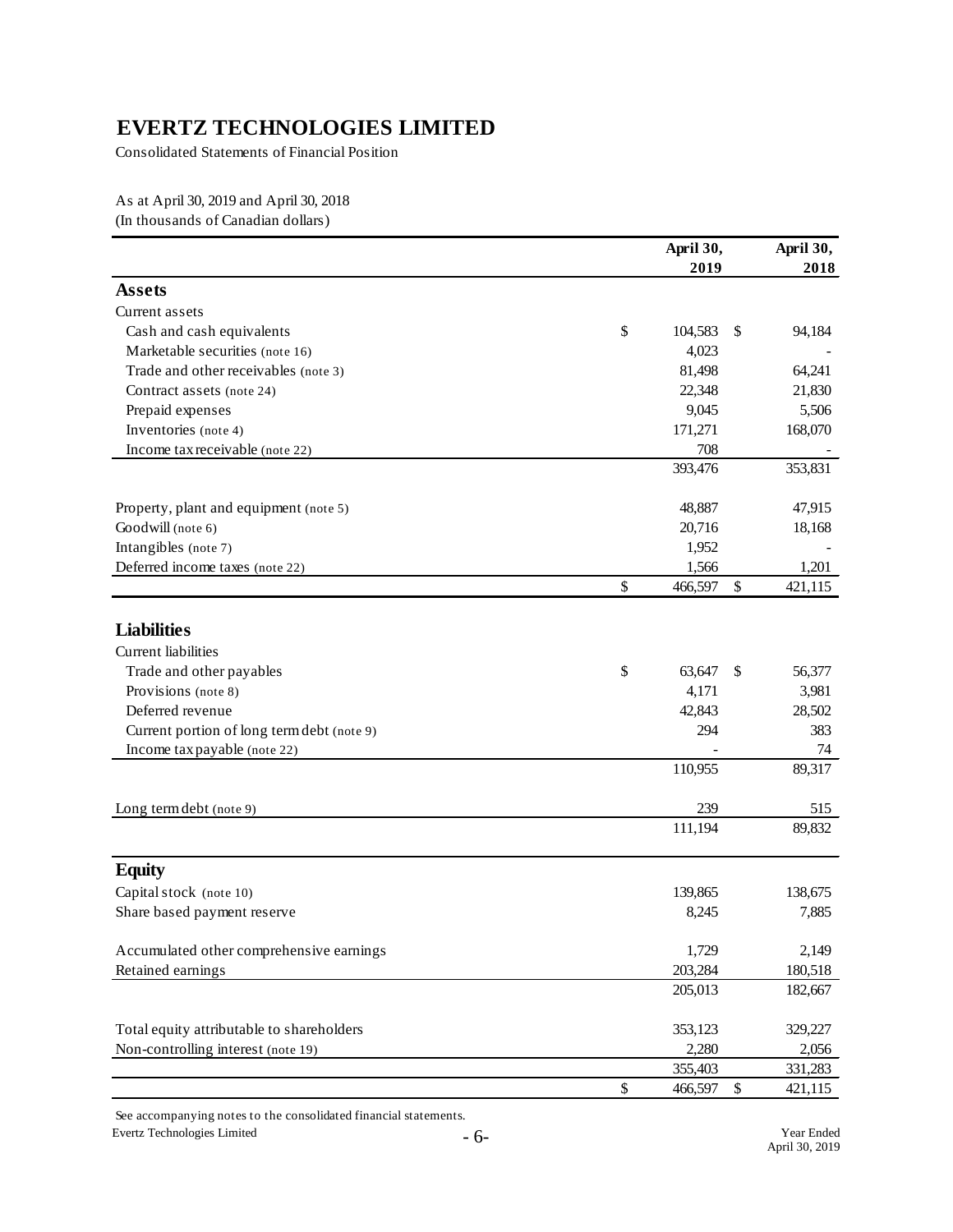Consolidated Statements of Changes in Equity

#### Years ended April 30

(In thousands of Canadian dollars)

|                                                 |           |                      |                          |                    | Accumulated   |    |           |      | Total           |             |         |       |           |
|-------------------------------------------------|-----------|----------------------|--------------------------|--------------------|---------------|----|-----------|------|-----------------|-------------|---------|-------|-----------|
|                                                 |           |                      | Share-based              |                    | other         |    |           |      | equity          |             | Non-    |       |           |
|                                                 | Capital   |                      | payment                  |                    | comprehensive |    | Retained  |      | attributable to | controlling |         | Total |           |
|                                                 | stock     |                      | reserve                  |                    | earnings      |    | earnings  |      | shareholders    | interest    |         |       | Equity    |
| Balance at April 30, 2017                       | \$124,695 | \$                   | 10,091                   | \$                 | 747           |    | \$182,297 | \$   | 317,830         | \$          | 3,943   |       | \$321,773 |
| Net earnings for the year                       |           |                      |                          |                    |               |    | 53,086    |      | 53,086          |             | 460     |       | 53,546    |
| Foreign currency translation                    |           |                      |                          |                    |               |    |           |      |                 |             |         |       |           |
| adjustment                                      |           |                      |                          |                    | 1,402         |    |           |      | 1,402           |             | (89)    |       | 1,313     |
| Total comprehensive earnings for the year       | \$        | \$<br>$\sim$         | $\sim$                   | \$                 | 1,402         | \$ | 53,086 \$ |      | 54,488          | \$          | 371     | \$    | 54,859    |
| Dividends declared                              |           |                      |                          |                    |               |    | (54, 932) |      | (54, 932)       |             | (500)   |       | (55, 432) |
| Acquisition of non-controlling interest         |           |                      |                          |                    |               |    | 67        |      | 67              |             | (1,758) |       | (1,691)   |
| Share based compensation expense                |           |                      | 705                      |                    |               |    |           |      | 705             |             |         |       | 705       |
| Exercise of employee stock options              | 11,069    |                      |                          |                    |               |    |           |      | 11,069          |             |         |       | 11,069    |
| Transfer on stock option exercise               | 2,911     |                      | (2,911)                  |                    |               |    |           |      |                 |             |         |       |           |
| Balance at April 30, 2018                       | \$138,675 | \$                   | 7,885                    | \$                 | 2,149         |    | \$180,518 | \$   | 329,227         | \$          | 2,056   |       | \$331,283 |
|                                                 |           |                      |                          |                    |               |    |           |      |                 |             |         |       |           |
| Net earnings for the year                       |           |                      |                          |                    |               |    | 77,875    |      | 77,875          |             | 629     |       | 78,504    |
| Foreign currency translation                    |           |                      |                          |                    |               |    |           |      |                 |             |         |       |           |
| adjustment                                      |           |                      |                          |                    | (420)         |    |           |      | (420)           |             | (30)    |       | (450)     |
| Total comprehensive earnings for the year       | \$        | \$<br>$\overline{a}$ | $\sim$                   | $\mathbf{\hat{s}}$ | $(420)$ \$    |    | 77,875    | - \$ | 77,455          | \$.         | 599     | \$    | 78,054    |
| Dividends declared                              |           |                      | $\overline{\phantom{a}}$ |                    |               |    | (55,088)  |      | (55,088)        |             | (375)   |       | (55, 463) |
| Impact of change in accounting policy (note 24) |           |                      |                          |                    |               |    | (21)      |      | (21)            |             |         |       | (21)      |
| Share based compensation expense (note 14)      |           |                      | 529                      |                    |               |    |           |      | 529             |             |         |       | 529       |
| Exercise of employee stock options              | 1,021     |                      |                          |                    |               |    |           |      | 1,021           |             |         |       | 1,021     |
| Transfer on stock option exercise               | 169       |                      | (169)                    |                    |               |    |           |      |                 |             |         |       |           |
| Balance at April 30, 2019                       | \$139,865 | \$                   | 8.245                    | \$                 | 1.729         |    | \$203.284 | \$   | 353.123         | \$          | 2.280   |       | \$355,403 |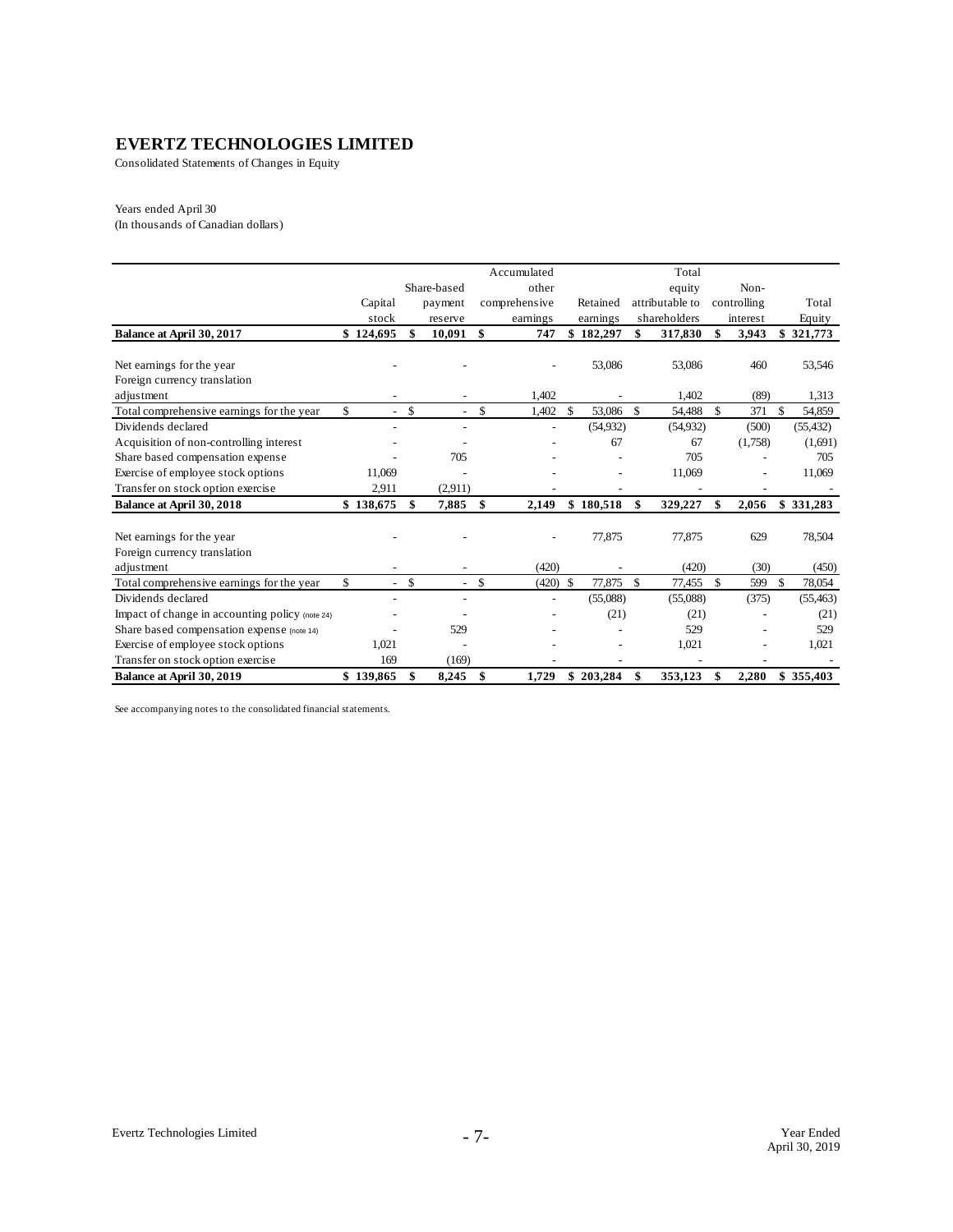Consolidated Statements of Earnings

Years ended April 30

(In thousands of Canadian dollars, except per share amounts)

|                                                                 | 2019          | 2018          |
|-----------------------------------------------------------------|---------------|---------------|
| Revenue (notes 11 and 17)                                       | \$<br>443,556 | \$<br>402,832 |
| Cost of goods sold                                              | 190,198       | 179,931       |
| Gross margin                                                    | 253,358       | 222,901       |
| Expenses                                                        |               |               |
| Selling, administrative and general (note 12)                   | 75,732        | 73,429        |
| Research and development                                        | 85,823        | 80,804        |
| Investment tax credits                                          | (8, 158)      | (6,743)       |
| Foreign exchange (gain) loss                                    | (3,404)       | 4,727         |
|                                                                 | 149,993       | 152,217       |
|                                                                 | 103,365       | 70,684        |
| Finance income                                                  | 1,394         | 781           |
| Finance costs                                                   | (752)         | (455)         |
| Other income (expenses)                                         | 1,080         | 1,956         |
| Earnings before income taxes                                    | 105,087       | 72,966        |
|                                                                 |               |               |
| Provision for (recovery of) income taxes                        |               |               |
| Current (note 22)                                               | 26,499        | 24,076        |
| Deferred (note 22)                                              | 84            | (4,656)       |
|                                                                 | 26,583        | 19,420        |
| Net earnings for the year                                       | \$<br>78,504  | \$<br>53,546  |
|                                                                 |               |               |
| Net earnings attributable to non-controlling interest (note 19) | \$<br>629     | \$<br>460     |
| Net earnings attributable to shareholders                       | 77,875        | 53,086        |
| Net earnings for the year                                       | \$<br>78,504  | \$<br>53,546  |
| Earnings per share (note 21)                                    |               |               |
| Basic                                                           | \$<br>1.02    | \$<br>0.70    |
| Diluted                                                         | \$<br>1.02    | \$<br>0.70    |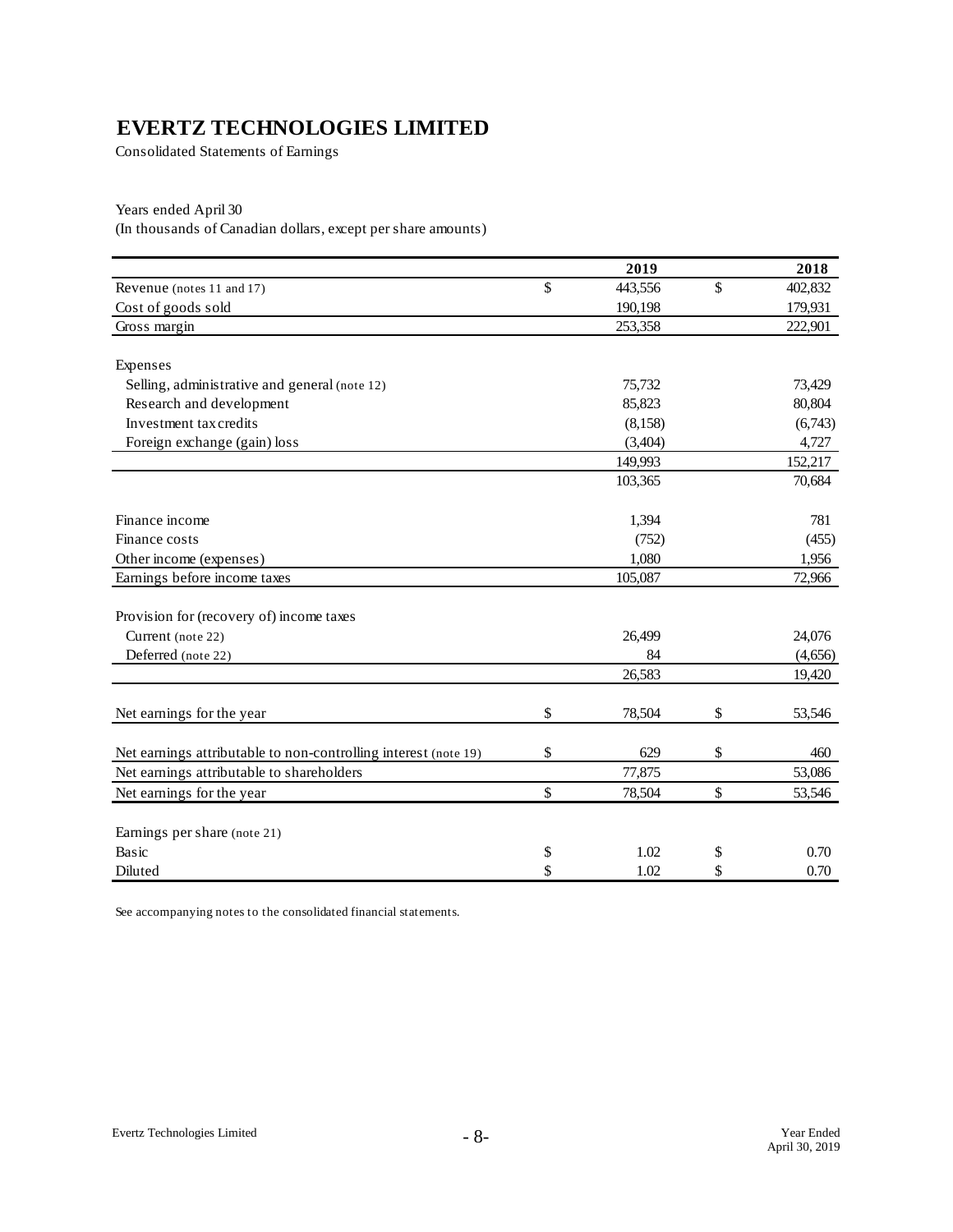Consolidated Statements of Comprehensive Earnings

Years ended April 30 (In thousands of Canadian dollars)

|                                                                 | 2019   |   | 2018   |
|-----------------------------------------------------------------|--------|---|--------|
| Net earnings for the year.                                      | 78.504 | S | 53,546 |
| Items that may be reclassified to net earnings:                 |        |   |        |
| Foreign currency translation adjustment                         | (450)  |   | 1,313  |
|                                                                 |        |   |        |
| Comprehensive earnings                                          | 78,054 |   | 54,859 |
|                                                                 |        |   |        |
| Comprehensive earnings attributable to non-controlling interest | 599    |   | 371    |
| Comprehensive earnings attributable to shareholders             | 77,455 |   | 54,488 |
| Comprehensive earnings                                          | 78.054 |   | 54,859 |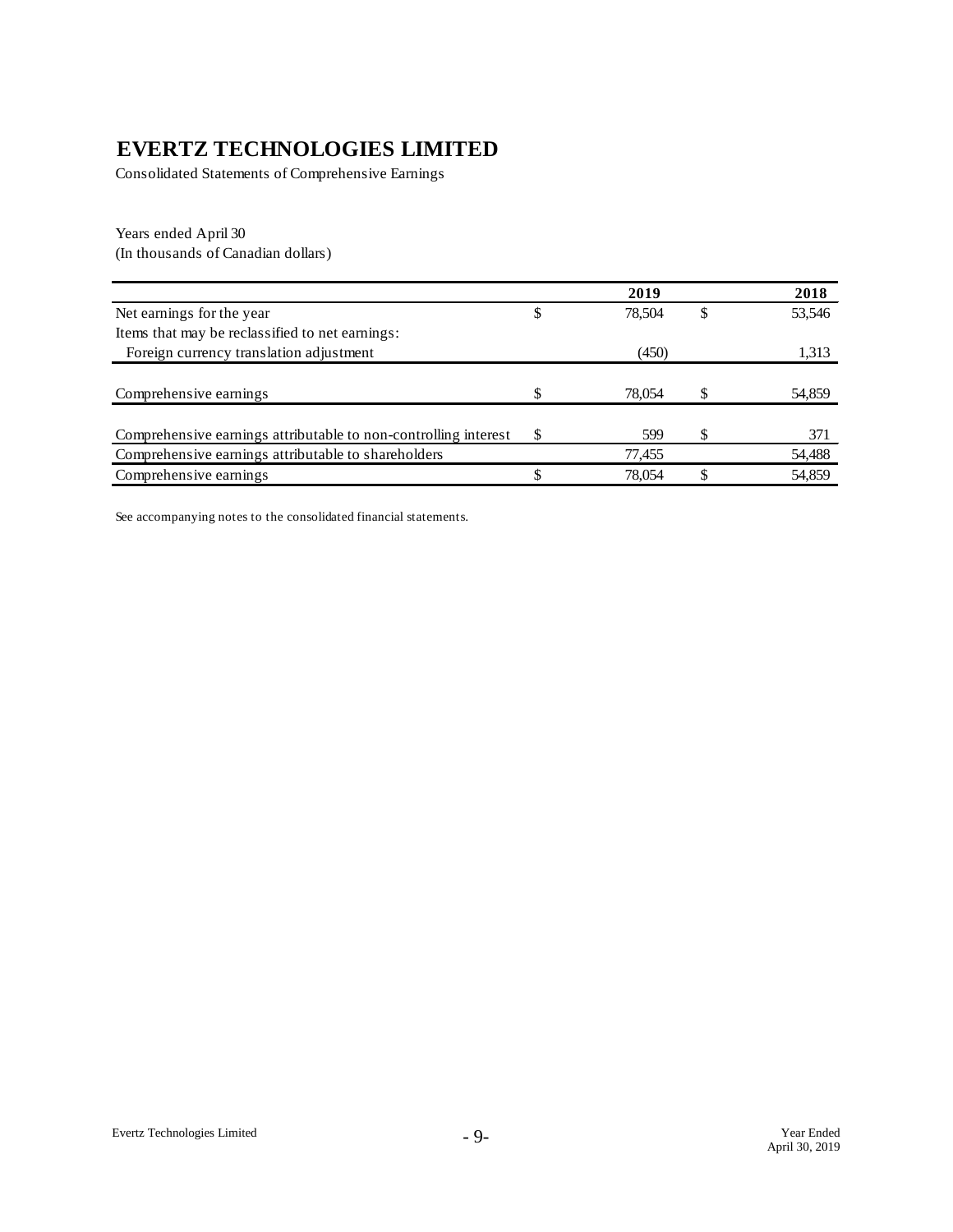Consolidated Statements of Cash Flows

Years ended April 30 (In thousands of Canadian dollars)

|                                                             | 2019          | 2018         |
|-------------------------------------------------------------|---------------|--------------|
| Operating activities                                        |               |              |
| Net earnings for the year                                   | \$<br>78,504  | \$<br>53,546 |
| Add: Items not involving cash                               |               |              |
| Depreciation of property, plant and equipment (note 5)      | 10,942        | 10,505       |
| Amortization of intangible (note 7)                         | 217           |              |
| Gain on disposal of property, plant and equipment           | (85)          | (2,492)      |
| Realized gain on marketable securities                      | (1,164)       |              |
| Unrealized gain on marketable securities                    | (23)          |              |
| Share-based compensation (note 14)                          | 529           | 705          |
| Interest expense                                            | 49            | 27           |
| Deferred income tax expense (recovery)                      | 84            | (4,656)      |
|                                                             | 89,053        | 57,635       |
| Current tax expenses, net of investment tax credits         | 18,341        | 17,331       |
| Income taxes paid                                           | (18, 535)     | (18, 364)    |
| Changes in non-cash working capital items (note 13)         | (389)         | 41,776       |
| Cash provided by operating activities                       | 88,470        | 98,378       |
| Investing activities                                        |               |              |
| Acquisition of property, plant and equipment (note 5)       | (11, 648)     | (18, 166)    |
| Proceeds from disposal of property, plant and equipment     | 181           | 6,549        |
| Business acquisitions                                       | (9,208)       |              |
| Acquisition of marketable securities                        | (17,708)      |              |
| Proceeds from sales of marketable securities                | 14,872        |              |
| Acquisition of non-controlling interest                     |               | (1,691)      |
| Cash used in investing activities                           | (23,511)      | (13,308)     |
|                                                             |               |              |
| Financing activities                                        |               |              |
| Repayment of long term debt                                 | (340)         | (155)        |
| Interest paid                                               | (49)          | (27)         |
| Dividends paid                                              | (55,088)      | (54, 932)    |
| Dividends paid by subsidiaries to non-controlling interests | (375)         | (500)        |
| Capital stock issued (note 10)                              | 1,021         | 11,069       |
| Cash used in financing activities                           | (54, 831)     | (44, 545)    |
| Effect of exchange rates on cash and cash equivalents       | 271           | (615)        |
| Increase in cash and cash equivalents                       | 10,399        | 39,910       |
| Cash and cash equivalents beginning of year                 | 94,184        | 54,274       |
| Cash and cash equivalents end of year                       | \$<br>104,583 | \$<br>94,184 |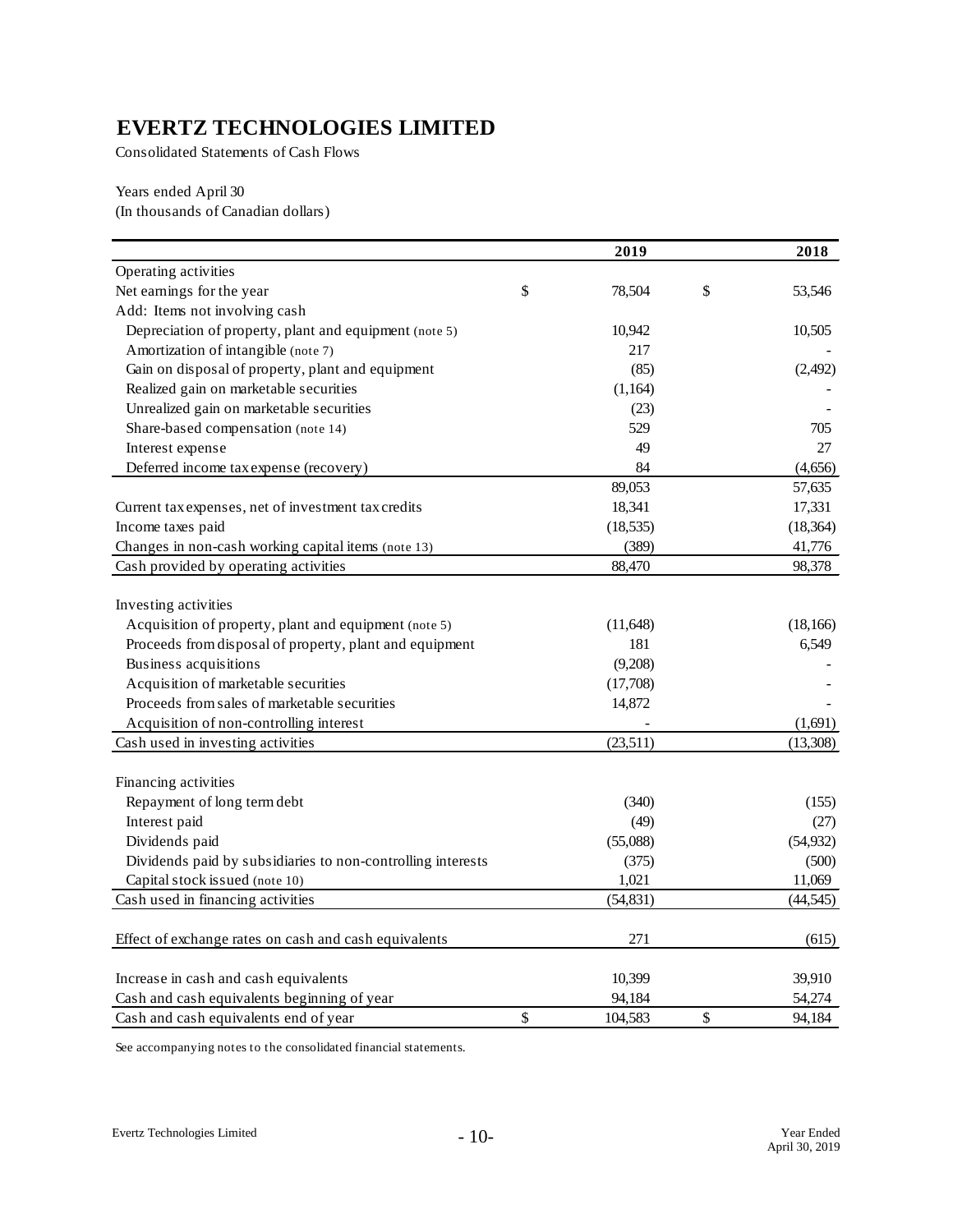# **NOTES TO THE CONSOLIDATED FINANCIAL STATEMENTS**

Years ended April 30, 2019 and 2018

(in thousands of Canadian dollars, except for "number of common shares", "number of options" and "per share" information)

Evertz Technologies Limited ("Evertz" or the "Company") is incorporated under the *Canada Business Corporations Act*. The Company is incorporated and domiciled in Canada and the registered head office is located at 5292 John Lucas Drive, Burlington, Ontario, Canada. The Company is a leading supplier of software, equipment and technology solutions to content creators, broadcasters, specialty channels and television service providers. The Company designs, manufactures and distributes video and audio infrastructure solutions for the production, post– production, broadcast and telecommunications markets.

# **1. STATEMENT OF COMPLIANCE**

These consolidated financial statements have been prepared in accordance with International Financial Reporting Standards ("IFRS") as issued by the International Accounting Standards Board ("IASB").

These consolidated financial statements were authorized for issue by the Board of Directors on June 20, 2019.

# **2. SIGNIFICANT ACCOUNTING POLICIES**

Outlined below are those policies considered particularly significant:

# *Basis of Measurement*

These financial statements have been prepared on the historical cost basis except for certain financial assets and liabilities which are stated at fair value. Historical cost is generally based on the fair value of the consideration given in exchange for assets.

# *Functional and Presentation Currency*

These financial statements are presented in Canadian dollars, which is the Company's functional currency. All financial information presented in Canadian dollars has been rounded to the nearest thousand, except per share amounts.

# *Basis of Consolidation*

These financial statements incorporate the financial statements of the Company and entities controlled by the Company (its subsidiaries). Control is achieved where the Company has power over an entity, has exposure or rights to variable returns from its involvement with the entity and has the ability to use its power over the entity to affect the amount of the investor's returns.

The results of subsidiaries acquired or disposed of are included in the consolidated statements of earnings and comprehensive earnings from the effective date of acquisition of control and up to the effective date of disposal of control, as appropriate. Total comprehensive earnings of subsidiaries is attributed to the owners of the Company and to the non-controlling interests even if this results in the non-controlling interests having a deficit balance.

All intra-Company transactions, balances, income and expenses are eliminated in full on consolidation.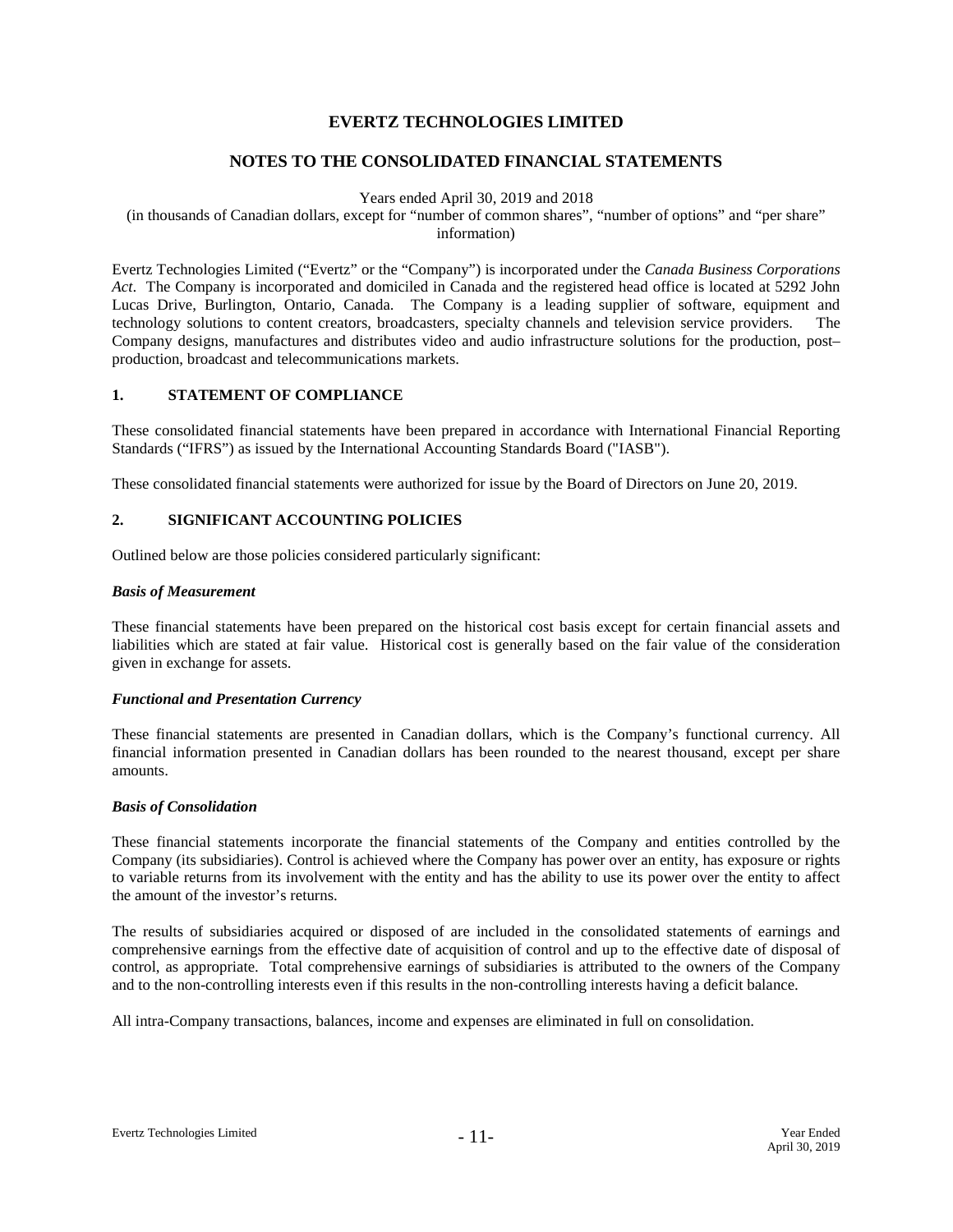# *Business Combinations*

Business combinations are accounted for using the acquisition method. The cost of the acquisition is measured at the aggregate of the fair values, at the date of acquisition, of assets transferred, liabilities incurred or assumed, and equity instruments issued by the Company. The acquiree's identifiable assets and liabilities assumed are recognized at their fair value at the acquisition date. Acquisition-related costs are recognized in earnings as incurred. Any contingent consideration is measured at fair value on date of the acquisition and is included as part of the consideration transferred. The fair value of the contingent consideration liability is re-measured at each reporting date with corresponding gain/loss recognized in earnings. The excess of the consideration over the fair value of the net identifiable assets and liabilities acquired is recorded as goodwill.

On an acquisition by acquisition basis, any non-controlling interest is measured either at the fair value of the noncontrolling interest or at the fair value of the proportionate share of the net identifiable assets acquired. Goodwill arising on an acquisition of a business is carried at cost as established at the date of acquisition of the business less accumulated impairment losses, if any.

# *Revenue Recognition*

Revenue is measured using a five-step recognition model which includes; 1) identifying the contract(s) with the customer; 2) identifying the separate performance obligations in the contract; 3) determining the transaction price; 4) allocating the transaction price to separate performance obligations; and 5) recognizing revenue when (or as) each performance obligation is satisfied.

# *Step 1: Identifying the contract*

Before recognizing revenue, the Company reviews customer contracts to ensure each party's rights and payment terms are identified, there is commercial substance, and that it is probable that the Company will collect the consideration in exchange for the goods or services as stated in the contract.

# *Step 2: Identifying performance obligations*

The Company regularly sells hardware and software solutions including related services, training and commissioning on a stand along basis. A customer contract typically lists items separately with distinct item descriptions, quantities, and prices. If a contract contains a bundle of items priced together at a single price, the Company analyzes the contract to identify distinct performance obligations within the bundle.

# *Step 3: Determining the transaction price*

Transaction prices are typically the prices stated on the purchase orders or contracts, net of discounts. The Company reviews customer contracts for any variable considerations, existence of significant financing components and payables to customers, and adjusts transaction prices accordingly.

# *Step 4: Allocating the transaction price to performance obligations*

If a customer contract includes multiple performance obligations, the transaction price is allocated to each performance obligation based on its relative stand-alone selling price. If a stand-alone selling price is not directly observable, the Company estimates the stand-alone selling price of individual elements, based on prices at which the deliverable is regularly sold on a stand-alone basis after considering specific discounts where appropriate.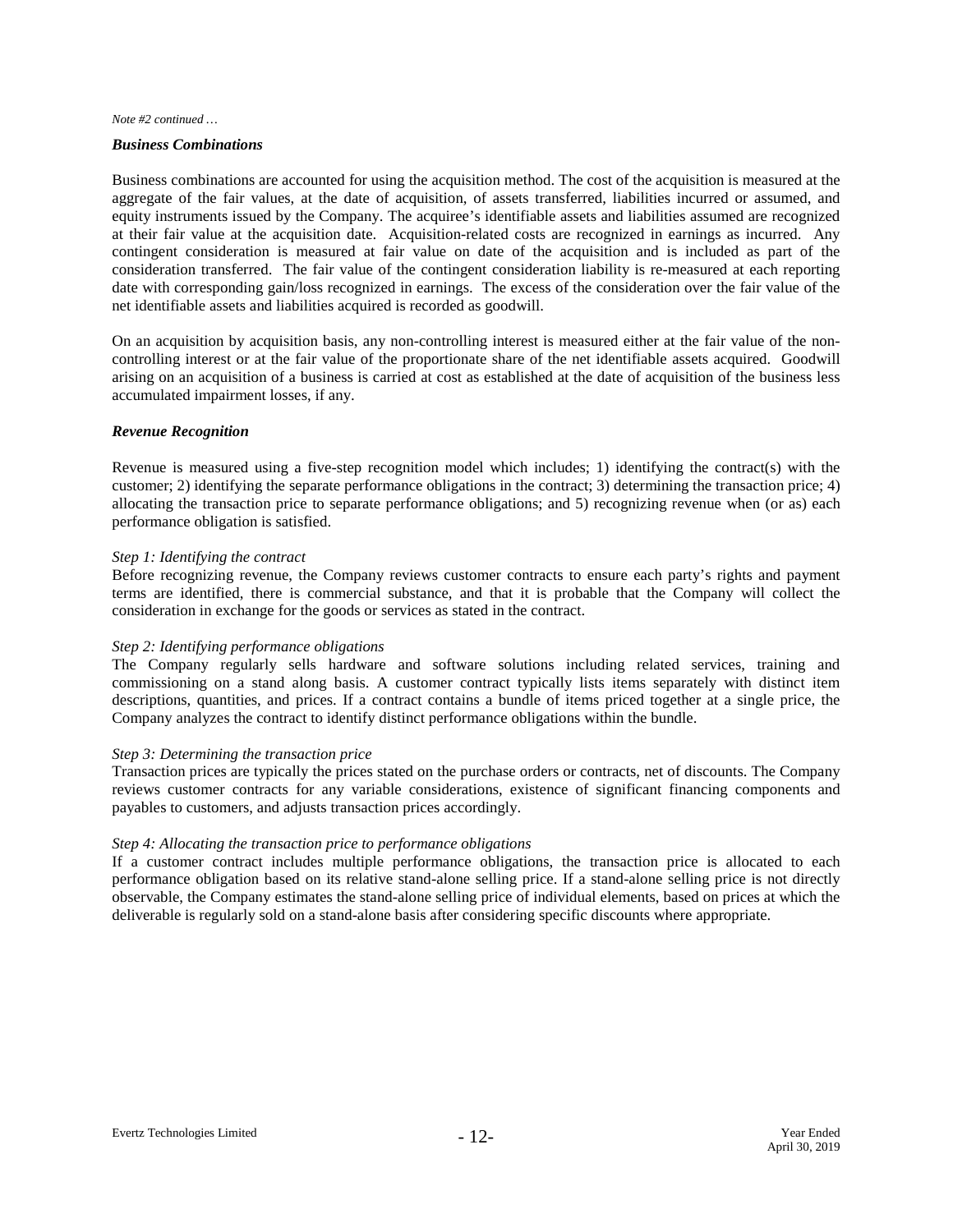# *Step 5: Recognizing revenue upon satisfaction of performance obligations*

The timing of revenue recognition is based on when a customer obtains control of the asset. Control of an asset refers to the ability to direct the use of, and obtain substantially all of the remaining benefits from, the asset. Control includes the ability to prevent other entities from directing the use of, and obtaining the benefits from, an asset. The Company reviews customer contracts and the nature of the performance obligations to determine if a performance obligation is satisfied over time or at a point in time, and recognizes revenue accordingly.

Revenue from sales of hardware are recognized upon shipment, provided that the significant risks and rewards of ownership have been transferred to the customer, the Company retains neither continuing managerial involvement to the degree usually associated with ownership nor effective control over the goods sold, revenue can be reliably measured and its probable that the economic benefits will flow to the Company.

Revenue from software solutions are recognized either over a period of time or at a point in time depending on the contractual terms of the contract identified and the specific performance obligations identified therein. For performance obligations satisfied over time, the Company measures the progress using either an input or output method, depending on which yields the most reliable estimate.

Revenue from services is recognized as services are performed and warranty revenue is recognized ratably over the warranty period.

Certain of the Company's contracts are long-term in nature. When the outcome of the contract can be assessed reliably, the Company recognizes revenue on long-term contracts over time, based on costs incurred relative to the estimated total contract costs. When the outcome of the contract cannot be assessed reliably contract costs incurred are immediately expensed and revenue is recognized only to the extent that costs are considered likely to be recovered. Revenue recognized in excess of billings are recorded as contract assets.

During the year, the Company had revenue from two large US broadcasters that represented 10% or more of total revenue at  $12\%$  (2018 – 7%) and  $12\%$  (2018 – 4%) respectively.

# *Finance Income*

Interest revenue is recognized when it is probable that the economic benefits will flow to the Company and the amount of revenue can be measured reliably. Interest revenue is accrued on a time basis, by reference to the principal outstanding and at the effective interest rate applicable, which is the rate that exactly discounts estimated future cash receipts through the expected life of the financial asset to that asset's net carrying amount on initial recognition.

# *Cash and Cash Equivalents*

Cash and cash equivalents include cash on hand and in the bank, net of outstanding bank overdrafts.

#### *Inventories*

Inventories consist of raw materials and supplies, work in progress and finished goods. Inventories are stated at the lower of cost and net realizable value. Cost is determined on a weighted average basis and includes raw materials, the cost of direct labour applied to the product and the overhead expense.

Net realizable value represents the estimated selling price for inventories less all estimated costs of completion and costs necessary to make the sale.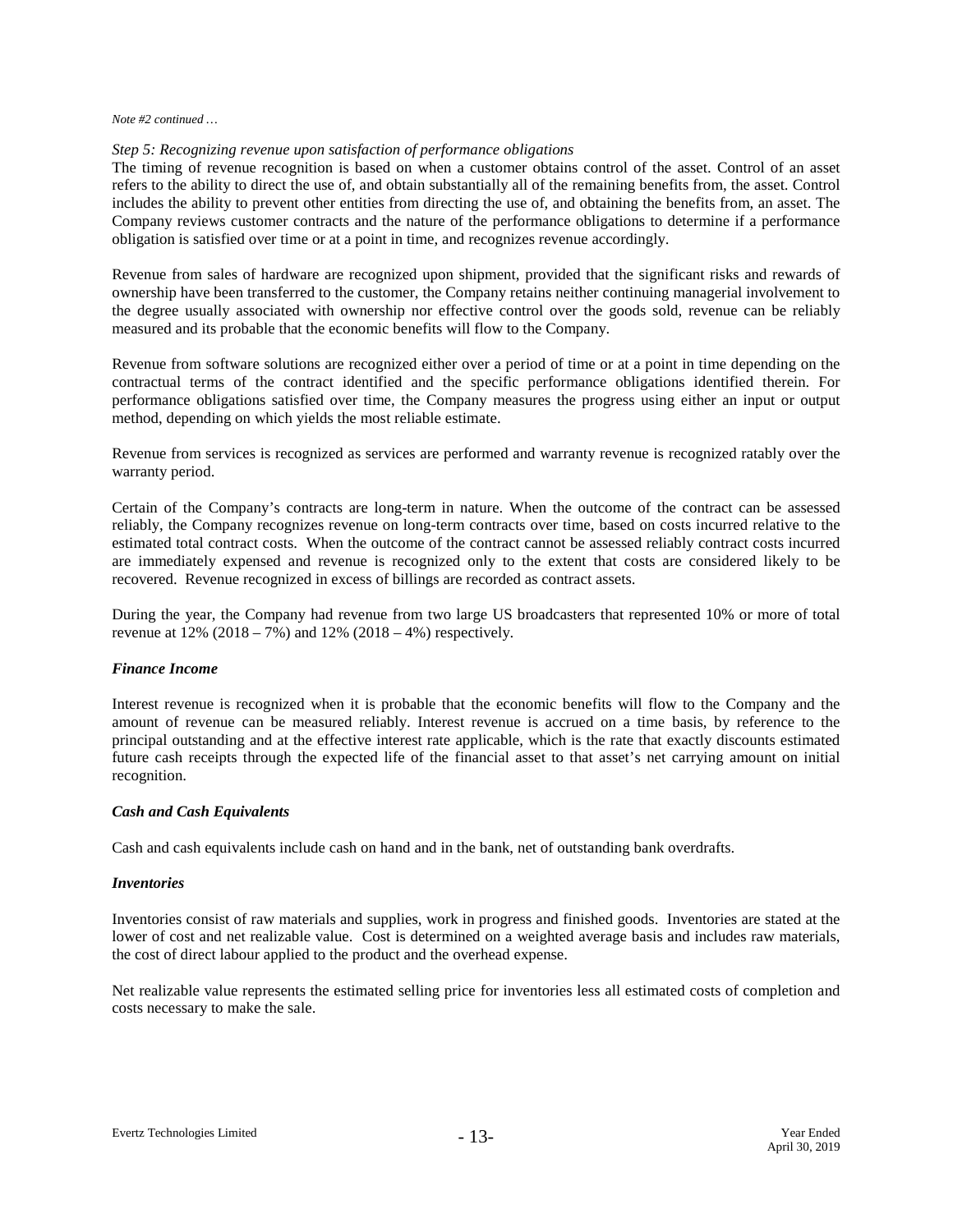# *Property, Plant and Equipment*

Property, plant and equipment are stated at cost less accumulated depreciation and any recognized impairment loss. Where the costs of certain components of an item of property, plant and equipment are significant in relation to the total cost of the item, they are accounted for and depreciated separately. Depreciation expense is calculated based on depreciable amounts which is the cost of an asset less residual value and is recognized in earnings on a straightline basis over the estimated useful life of the related asset. Borrowing costs are capitalized to the cost of qualifying assets that take a substantial period of time to be ready for their intended use.

The estimated useful lives are as follows:

| Asset                              | <b>Basis</b>  | Rate            |
|------------------------------------|---------------|-----------------|
| Office furniture and equipment     | Straight-line | 10 years        |
| Research and development equipment | Straight-line | 5 years         |
| Machinery and equipment            | Straight-line | $5 - 15$ years  |
| Leaseholds                         | Straight-line | 5 years         |
| <b>Building</b>                    | Straight-line | $10 - 40$ years |
| Airplanes                          | Straight-line | $10 - 20$ years |

The gain or loss arising on the disposal or retirement of an asset is determined as the difference between the sales proceeds and the carrying amount of the asset and is recognized in earnings.

The Company reviews the residual value, estimated useful life and the depreciation method at least annually.

# *Impairment of Non-Financial Assets*

Goodwill is tested for impairment annually, or whenever events or changes in circumstances indicate that the carrying amount may be more than its recoverable amount. At each reporting period, the Company reviews the carrying amounts of its other non-financial assets to determine whether there is any indication that those assets have suffered an impairment loss. If any such indication exists, the recoverable amount of the asset is estimated in order to determine the extent of the impairment loss (if any). Where the asset does not generate cash inflows that are largely independent from other assets, the Company estimates the recoverable amount of the cash-generating unit ("CGU") to which the asset belongs. Goodwill is allocated to a group of CGU's based on the level at which it is monitored for internal reporting purposes.

Recoverable amount is the higher of fair value less costs to sell and value in use. In assessing value in use, the estimated future cash flows are discounted to their present value using a pre-tax discount rate that reflects current market assessments of the time value of money and the risks specific to the asset for which the estimates of future cash flows have not been adjusted.

If the recoverable amount of an asset or CGU is estimated to be less than its carrying amount, the carrying amount of the asset or CGU is reduced to its recoverable amount. An impairment loss relating to a CGU to which goodwill has been allocated, is allocated to the carrying amount of the goodwill first. An impairment loss is recognized immediately in earnings.

An impairment loss in respect of goodwill is not reversed. Where an impairment loss subsequently reverses for other non-financial assets, the carrying amount of the asset or CGU is increased to the revised estimate of its recoverable amount, but so that the increased carrying amount does not exceed the carrying amount that would have been determined had no impairment loss been recognized for the asset or CGU in prior years. A reversal of an impairment loss is recognized immediately in earnings.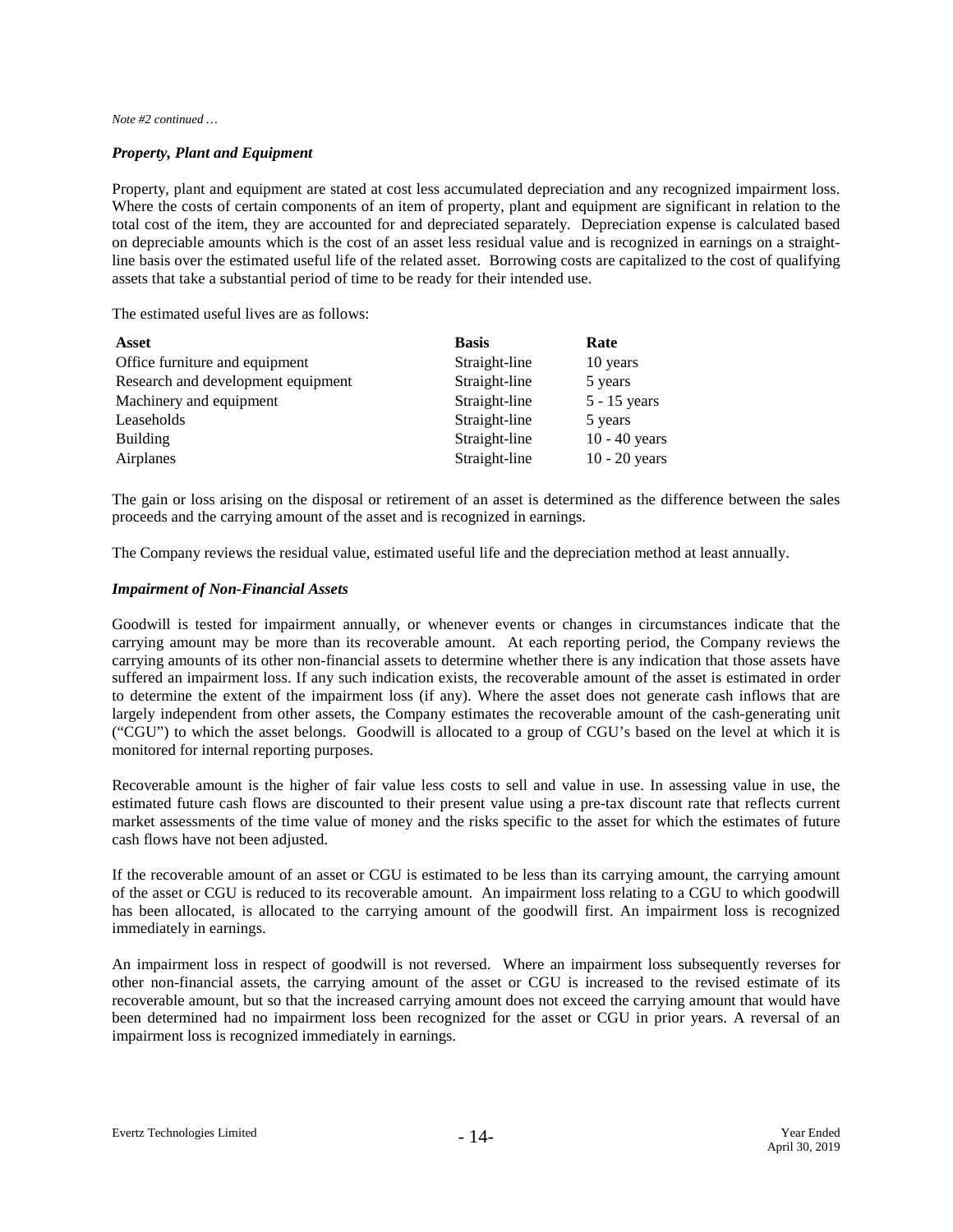#### *Intangible Assets*

#### *Intangible Assets*

Intangible assets represent intellectual property acquired through business acquisitions and are recorded at cost less any impairment loss and are amortized using the straight–line method over a five–year period. The estimated useful life and amortization method are reviewed at the end of each reporting period. Prior to the current year, intangible assets were amortized over a four-year period. Amortization period was determined as more reflective of the period of expected benefits.

# *Research and Development*

All research and development expenditures are expensed as incurred unless a development project meets the criteria for capitalization. Development expenditures are capitalized only if development costs can be measured reliably, the product or process is technically and commercially feasible, future economic benefits are probable and the Company intends to and has sufficient resources to complete development and to use or sell the asset. No internally generated intangible assets have been recognized to date.

Research and development expenditures are recorded gross of investment tax credits and related government grants. Investment tax credits for scientific research and experimental development are recognized in the period the qualifying expenditures are incurred if there is reasonable assurance that they will be realized.

# *Provisions*

Provisions are recognized when the Company has a present obligation (legal or constructive) as a result of a past event, it is probable that the Company will be required to settle that obligation and a reliable estimate can be made of the amount of the obligation.

The amount recognized as a provision is the best estimate of the consideration required to settle the present obligation at the reporting period, taking into account the risks and uncertainties surrounding the obligation. Where a provision is measured using the cash flows estimated to settle the present obligation, its carrying amount is the present value of those cash flows.

When some or all of the economic benefits required to settle a provision are expected to be recovered from a third party, a receivable is recognized as an asset if it is virtually certain that reimbursement will be received and the amount of the receivable can be measured reliably.

# *Leasing*

Leases are classified as finance leases whenever the terms of the lease transfer substantially all the risks and rewards of ownership to the lessee. All other leases are classified as operating leases.

Assets held under finance leases are recognised as assets of the Company at their fair value or, if lower, at the present value of the minimum lease payments, each determined at the inception of the lease. The corresponding liability to the lessor is included in the statement of financial position as a finance lease obligation.

Rentals payable under operating leases are charged to earnings on a straight-line basis over the term of the relevant lease.

# *Foreign Currency Translation*

The individual financial statements of each subsidiary entity are presented in the currency of the primary economic environment in which the entity operates (its functional currency). For the purpose of the consolidated financial statements, the results and financial position of each group entity are presented in Canadian dollars ("CDN"), which is the functional currency of the parent Company and the presentation currency for the financial statements.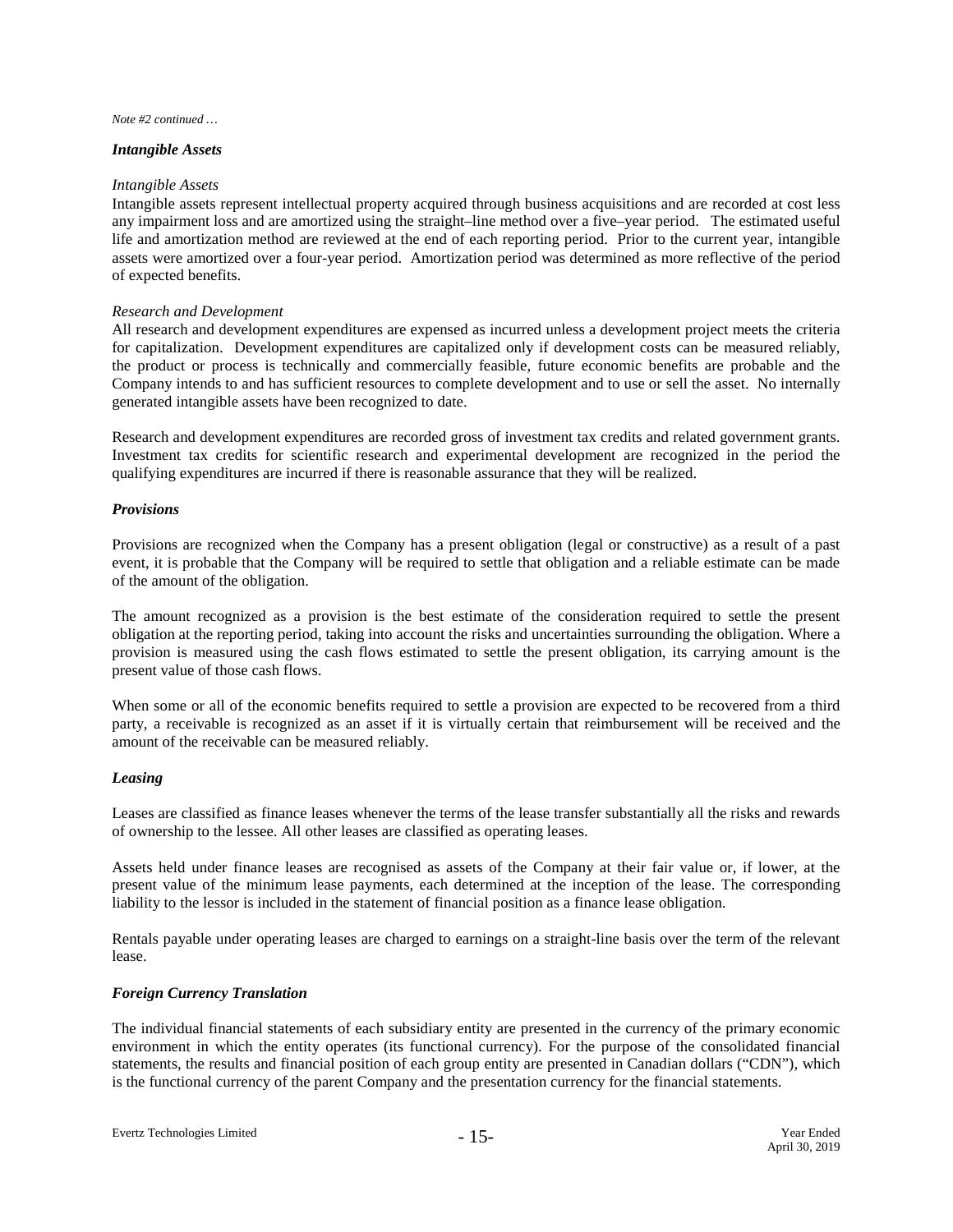In preparing the financial statements of the individual entities, transactions in currencies other than the entity's functional currency (foreign currencies) are recognized at the rates of exchange prevailing at the dates of the transactions. At the end of each reporting period, monetary items denominated in foreign currencies are retranslated at the rates prevailing at that date. Exchange differences are recognized in earnings in the period in which they arise. Non-monetary items that are measured in terms of historical cost in a foreign currency are not retranslated.

For the purpose of presenting consolidated financial statements, the assets and liabilities of the Company's foreign operations are expressed in Canadian dollars using exchange rates prevailing at the end of the reporting period. Income and expense items are translated at the average exchange rates for the period. Foreign currency gains and losses are recognized in other comprehensive earnings. The relevant amount in cumulative foreign currency translation adjustment is reclassified into earnings upon disposition or partial disposition of a foreign operation and attributed to non-controlling interests as appropriate.

# *Income Taxes*

# *Current Tax*

The tax currently payable is based on taxable profit for the year. Taxable profit differs from net earnings as reported in the statement of earnings because it excludes items of income or expense that are taxable or deductible in other years and it further excludes items that are never taxable or deductible. The Company's liability for current tax is calculated using tax rates that have been enacted or substantively enacted by the statement of financial position date.

# *Deferred Tax*

Deferred tax is the tax expected to be payable or recoverable on unused tax losses and credits, as well as differences between the carrying amounts of assets and liabilities in the financial statements and the corresponding tax bases used in the computation of taxable profit. Deferred tax liabilities are generally recognized for all taxable temporary differences and deferred tax assets are recognized to the extent that it is probable that taxable profits will be available against which unused tax losses, credits and other deductible temporary differences can be utilized. Such assets and liabilities are not recognized if the temporary difference arises from the initial recognition of goodwill or from the initial recognition (other than in a business combination) of other assets and liabilities in a transaction that affects neither the taxable profit nor the accounting profit.

The carrying amount of deferred tax assets is reviewed at each reporting period and reduced to the extent that it is no longer probable that sufficient taxable profits will be available to allow all or part of the asset to be recovered.

Deferred tax is calculated at the tax rates that are expected to apply in the period when the liability is settled or the asset is realized. The measurement of deferred tax liabilities and assets reflects the tax consequences that would follow from the manner in which the Company expects, at the end of the reporting period, to recover or settle the carrying amount of its assets and liabilities. Deferred tax is charged or credited to earnings, except when it relates to items charged or credited directly to other comprehensive earnings or equity, in which case the deferred tax is also dealt with in other comprehensive earnings or equity.

# *Share Based Compensation*

Equity settled share based payments to employees and others providing similar services are measured at the fair value of the equity instruments at the grant date. Details regarding the determination of the fair value of equity settled share based transactions are set out in note 14.

The fair value determined at the grant date of the equity settled share based payments is expensed on a straight-line basis over the vesting period of the option based on the Company's estimate of the number of equity instruments that will eventually vest. At each reporting period, the Company revises its estimate of the number of equity instruments expected to vest. The impact of the revision of the original estimates, if any, is recognized in earnings such that the cumulative expense reflects the revised estimate, with a corresponding adjustment to share based payment reserve.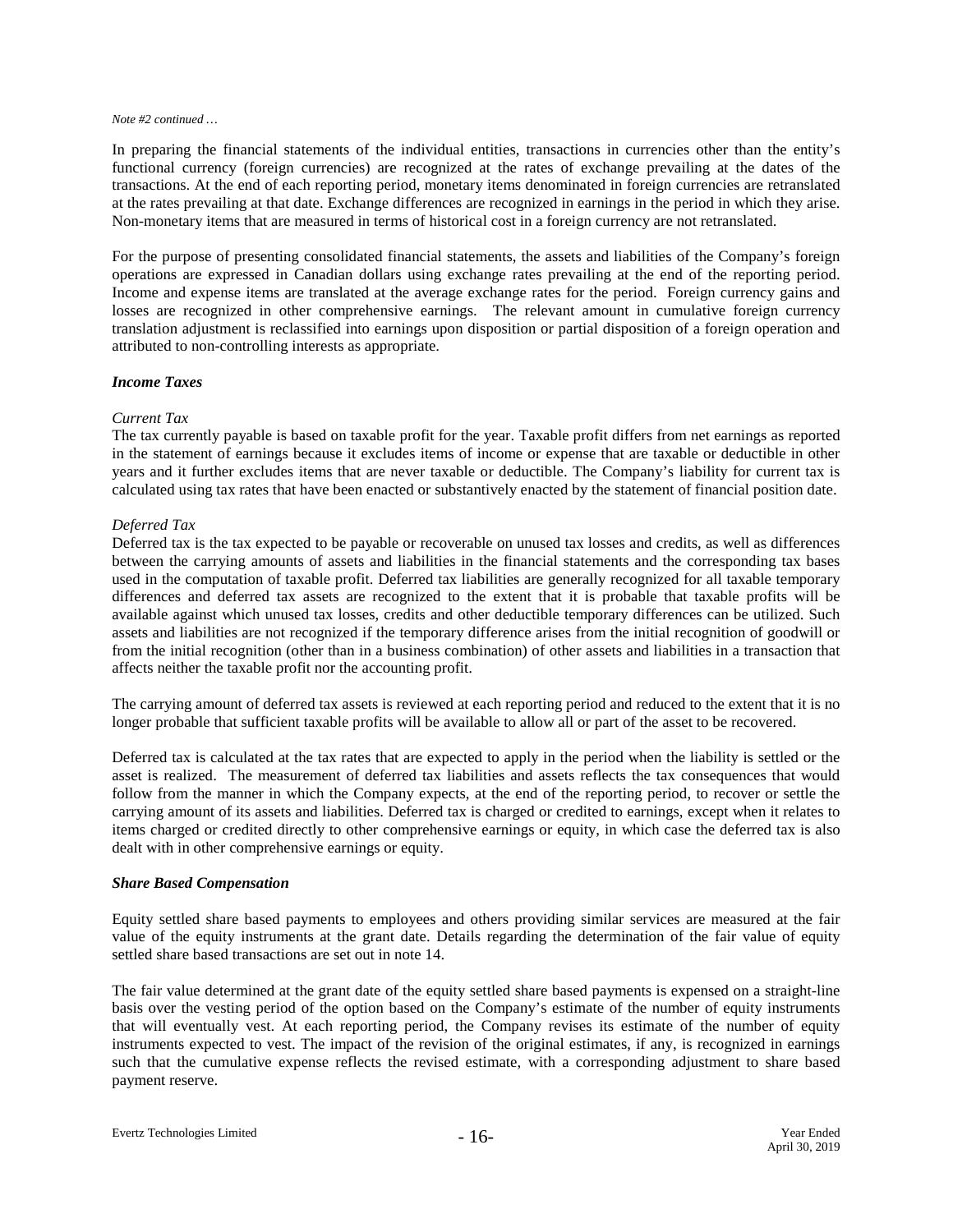Cash settled share based earnings to employees or others providing similar services are measured at the fair value of the instruments at the grant date. The fair value is recognized as an expense with a corresponding increase in liabilities over the vesting period of the option grant. At each reporting period, the Company revises its estimate of fair value and the number of instruments expected to vest. The impact of the revision of the original estimates, if any, is recognized in earnings such that the cumulative expense reflects the revised estimate, with a corresponding adjustment to liabilities.

# *Earnings Per Share*

The Company presents basic and diluted earnings per share ("EPS") data for its common shares. Basic EPS is calculated by dividing the net earnings attributable to shareholders by the weighted average number of common shares outstanding during the period. Diluted EPS is determined by adjusting the net earnings attributable to shareholders and the weighted average number of common shares outstanding for the effects of all potentially dilutive common shares, which is comprised of share options granted to employees with an exercise price below the average market price.

# *Finance Costs*

Finance costs directly attributable to the acquisition, construction or production of qualifying assets, which are assets that necessarily take a substantial period of time to get ready for their intended use or sale, are added to the cost of those assets, until such time as the assets are substantially ready for their intended use or sale.

Investment income earned on the temporary investment of specific borrowings pending their expenditure on qualifying assets is deducted from the borrowing costs eligible for capitalisation.

All other finance costs are recognized in earnings in the period in which they are incurred.

# *Investment Tax Credits*

The Company is entitled to investment tax credits, which are earned as a percentage of eligible research and development expenditures incurred in each taxation year. Investment tax credits relate entirely to the Company's research and development expenses in the consolidated statements of earnings but are presented separately in the consolidated statements of earnings for information purposes. Investment tax credits are recognized and recorded within income tax receivable or as a reduction of income tax payable, when there is reasonable assurance they will be received.

# *Financial Instruments*

The Company's financial assets and liabilities which are initially recorded at fair value and subsequently measured based on their assigned classifications as follows:

# **Asset/Liability Classification**

Cash and cash equivalents **Amortized cost**<br>
Marketable securities **Amortized cost**<br>
Amortized cost<br> **Amortized cost** Trade and other receivables and  $\alpha$  and  $\alpha$  and  $\alpha$  and  $\alpha$  and  $\alpha$  and  $\alpha$  and  $\alpha$  and  $\alpha$  and  $\alpha$  and  $\alpha$  and  $\alpha$  and  $\alpha$  and  $\alpha$  and  $\alpha$  and  $\alpha$  and  $\alpha$  and  $\alpha$  and  $\alpha$  and  $\alpha$  and  $\alpha$  and  $\alpha$  and Trade and other payables, excluding RSUs Amortized cost RSUs Fair value through profit or loss Long term debt Amortized cost

Fair value through profit or loss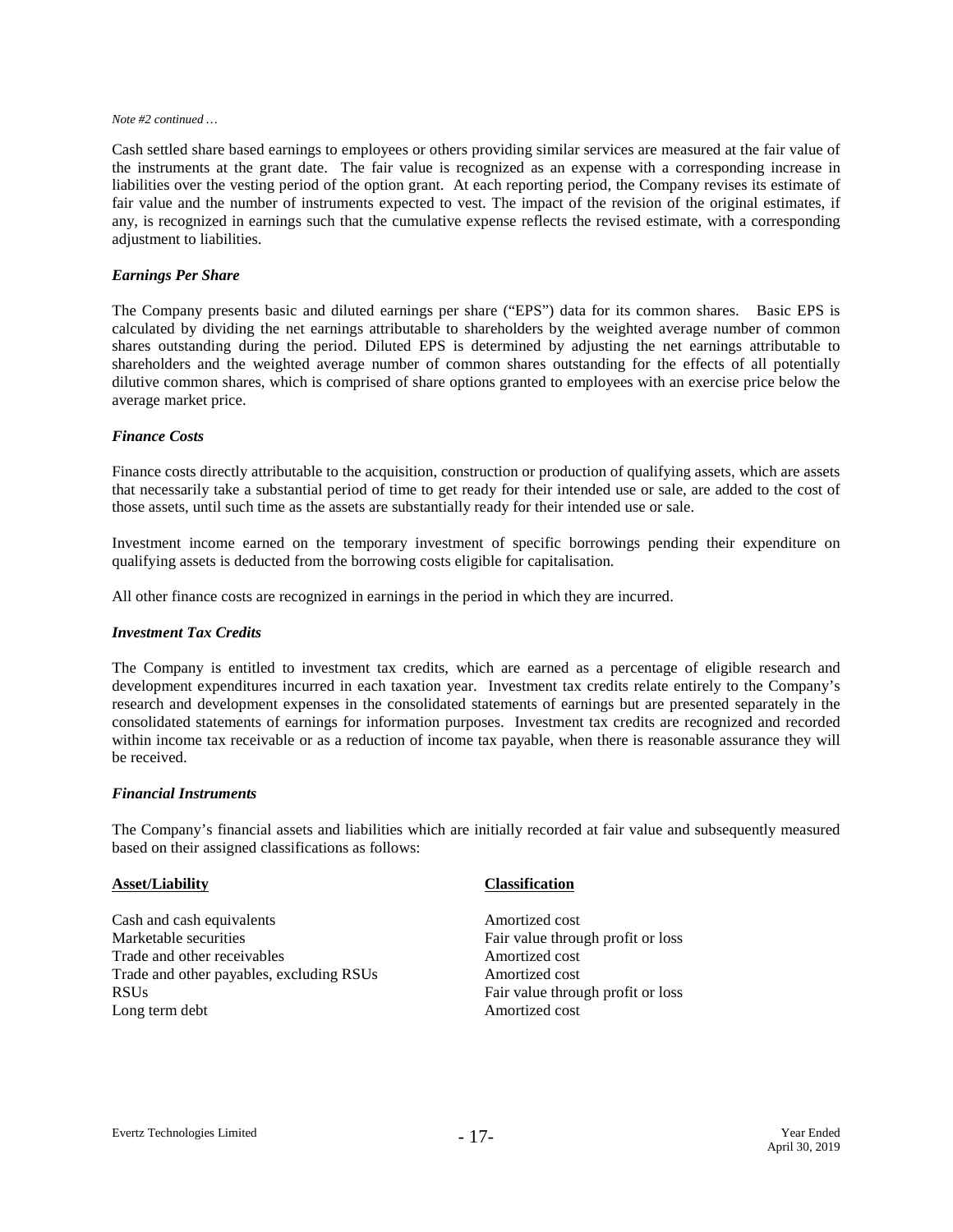#### *Financial Assets*

All financial assets are initially measured at fair value, plus transaction costs, except for those financial assets classified as fair value through profit or loss, which are initially measured at fair value. Transaction costs in respect of financial instruments that are classified as fair value through profit or loss are recognized in earnings immediately. Transaction costs in respect of other financial instruments are included in the initial measurement of the financial instrument.

Financial assets are classified into the following specific categories: financial assets "at fair value through profit or loss" ("FVTPL"), "fair value through other comprehensive income ("FVOCI")" and "amortized cost". The classification depends on the nature and purpose of the financial assets and is determined at the time of initial recognition.

Financial assets at FVTPL are stated at fair value, with any gains or losses arising on re-measurement recognized in earnings.

# *Impairment of Financial Assets*

Financial assets, other than those at FVTPL, are assessed for indicators of impairment at the time of initial recognition and at each reporting period. Financial assets are impaired where there is objective evidence that, as a result of one or more events that occurred after the initial recognition of the financial asset, the estimated future cash flows of the investment have been affected. For certain categories of financial assets, such as trade and other receivables, assets that are assessed not to be impaired individually are, in addition, assessed for impairment on a collective basis. Objective evidence of impairment of a financial asset can include a significant or prolonged decline in the fair value of an asset, default or delinquency by a debtor, indication that a debtor will enter bankruptcy or financial re-organization or the disappearance of an active market for a security.

For financial assets carried at amortized cost, the amount of the impairment is the difference between the asset's carrying amount and the present value of estimated future cash flows, discounted at the financial asset's original effective interest rate.

The carrying amount of the financial asset is reduced by the impairment loss directly for all financial assets with the exception of trade receivables, where the carrying amount is reduced through the use of an allowance account. A trade receivable is considered impaired if it is probable that a customer will not pay all amounts due. When a trade receivable is considered impaired, it is recorded in the allowance account. Subsequent recoveries of amounts are credited against the allowance account. Changes in the carrying amount of the allowance account are recognized in earnings. When there is no reasonable expectation of recovery, the trade receivable balance is written off against the allowance account.

# *Financial Liabilities and Equity Instruments Issued by the Company*

Financial liabilities at FVTPL are stated at fair value, with any gains or losses arising on re-measurement recognized in earnings. The net gain or loss recognized in earnings incorporates any interest paid on the financial liability and is included in the "other income and expenses" line item in the consolidated statements of earnings.

An equity instrument is any contract that evidences a residual interest in the assets of an entity after deducting all of its liabilities. Equity instruments issued by the Company are recognized at the proceeds received, net of direct issue costs.

Other financial liabilities, including long term debt, are initially measured at fair value, net of transaction costs. Other financial liabilities are subsequently measured at amortized cost using the effective interest method, with interest expense recognized on an effective yield basis.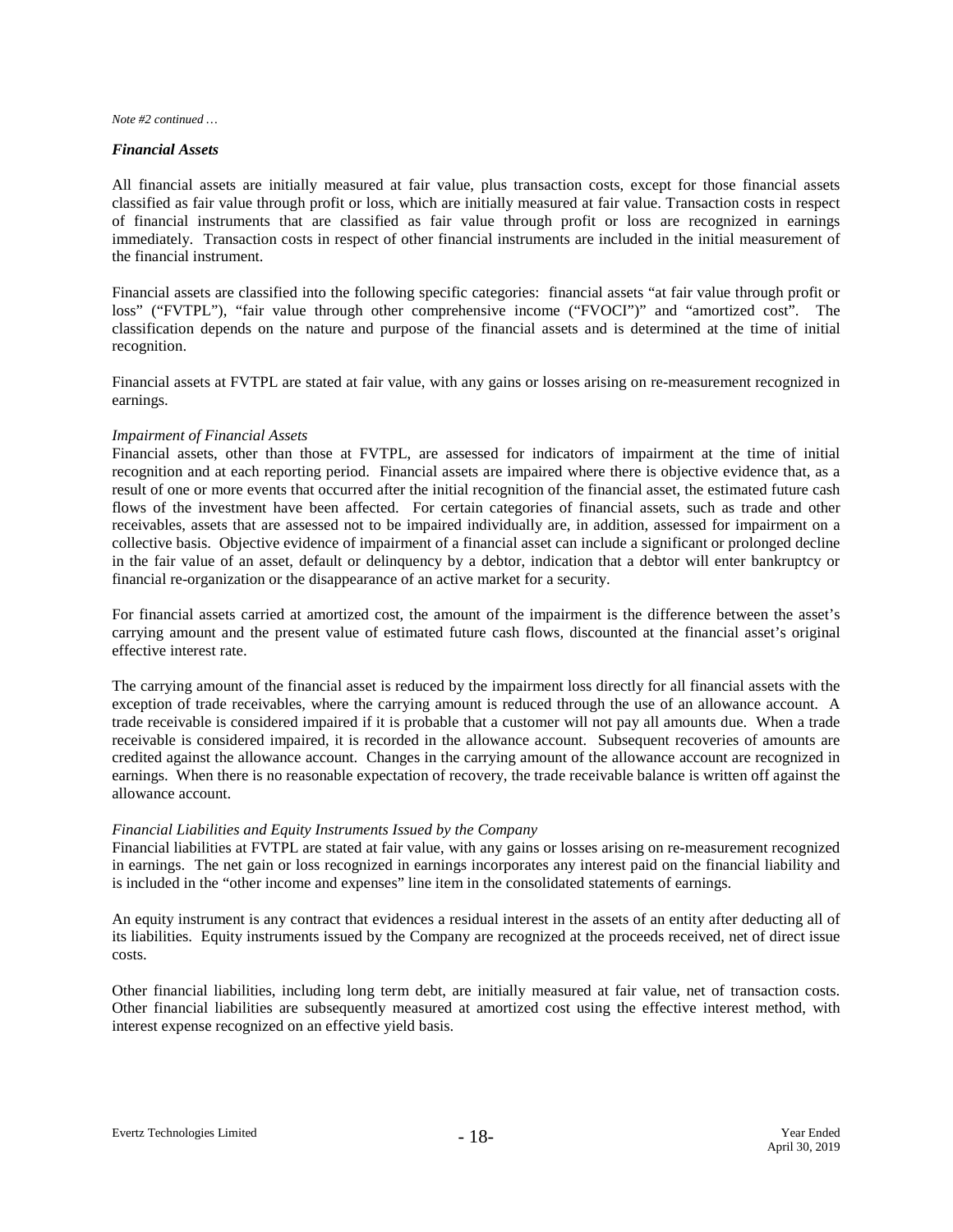# *Use of Estimates and Judgments*

The preparation of financial statements in conformity with IFRS requires management to make judgments, estimates and assumptions that affect the reported amounts of assets and liabilities and disclosure of contingent assets and liabilities at the date of the financial statements and the reported amounts of revenues and expenses during the year. Consequently, actual results could differ from those estimates. Those estimates and underlying assumptions are reviewed on an ongoing basis. Revisions to accounting estimates are recognized in the period in which the estimate is revised and in any future periods affected. Significant estimates include the determination of expected credit losses which are based on the amount and timing of cash flows expected to be received, provision for inventory obsolescence which is recorded to adjust to the net realizable value of inventory and based on current market prices and past experiences, the useful life of property, plant and equipment and intangibles for depreciation which are based on past experiences, expected use and industry trends, amortization and valuation of net recoverable amount of property, plant and equipment and intangibles, determination of fair value for share based compensation, evaluating deferred income tax assets and liabilities, the determination of fair value of financial instruments and the likelihood of recoverability, and the determination of implied fair value of goodwill and implied fair value of assets and liabilities for purchase price allocation purposes and goodwill impairment assessment purposes.

Significant items requiring the use of judgment in application of accounting policies and assumptions include the determination of functional currencies, classification of financial instruments, classification of leases, determination if revenues should be recognized at a point in time or over time, application of the percentage of completion method on long-term contracts, degree of componentization applied when calculating amortization of property, plant and equipment, and identification of cash generating units for impairment testing purposes.

# *Operating Segments*

An operating segment is a component of the Company that engages in business activities from which it may earn revenues and incur expenses, including revenues and expenses that relate to transactions with any of the Company's other components. The Company reviewed its operations and determined that it operates a single reportable segment, the television broadcast equipment market. The single reportable operating segment derives its revenue from the sale of hardware and software solutions including related services, training and commissioning.

# **Changes in Accounting Policies**

# *Financial Instruments*

IFRS 9, *Financial instruments* ("IFRS 9") was issued by the IASB in July 2014 and replaced IAS 39, *Financial Instruments: Recognition and Measurement* ("IAS 39"). IFRS 9 includes a logical model for classification and measurement of financial assets; a single, forward looking "expected credit loss" impairment model and a substantially reformed approach to hedge accounting to better link the economics of risk management with its accounting treatment. The Company adopted IFRS 9 on May 1, 2018. See Note 24 for further details.

# *Revenue*

IFRS 15, *Revenue from contracts with customers* ("IFRS 15") was issued by the IASB in May 2014 to replace IAS 11, *Construction Contracts* and IAS 18, *Revenue* and other interpretive guidance associated with revenue recognition. IFRS 15 provides a single, principles-based five-step model to be applied to all contracts with customers to determine how and when to recognize revenue. The Company has adopted IFRS 15 with an initial adoption date of May 1, 2018. The Company utilized the modified retrospective approach to adopt the new standard and therefore, the comparative information has not been restated and continues to be reported under IAS 18 and IAS 11. See note 24 for further details.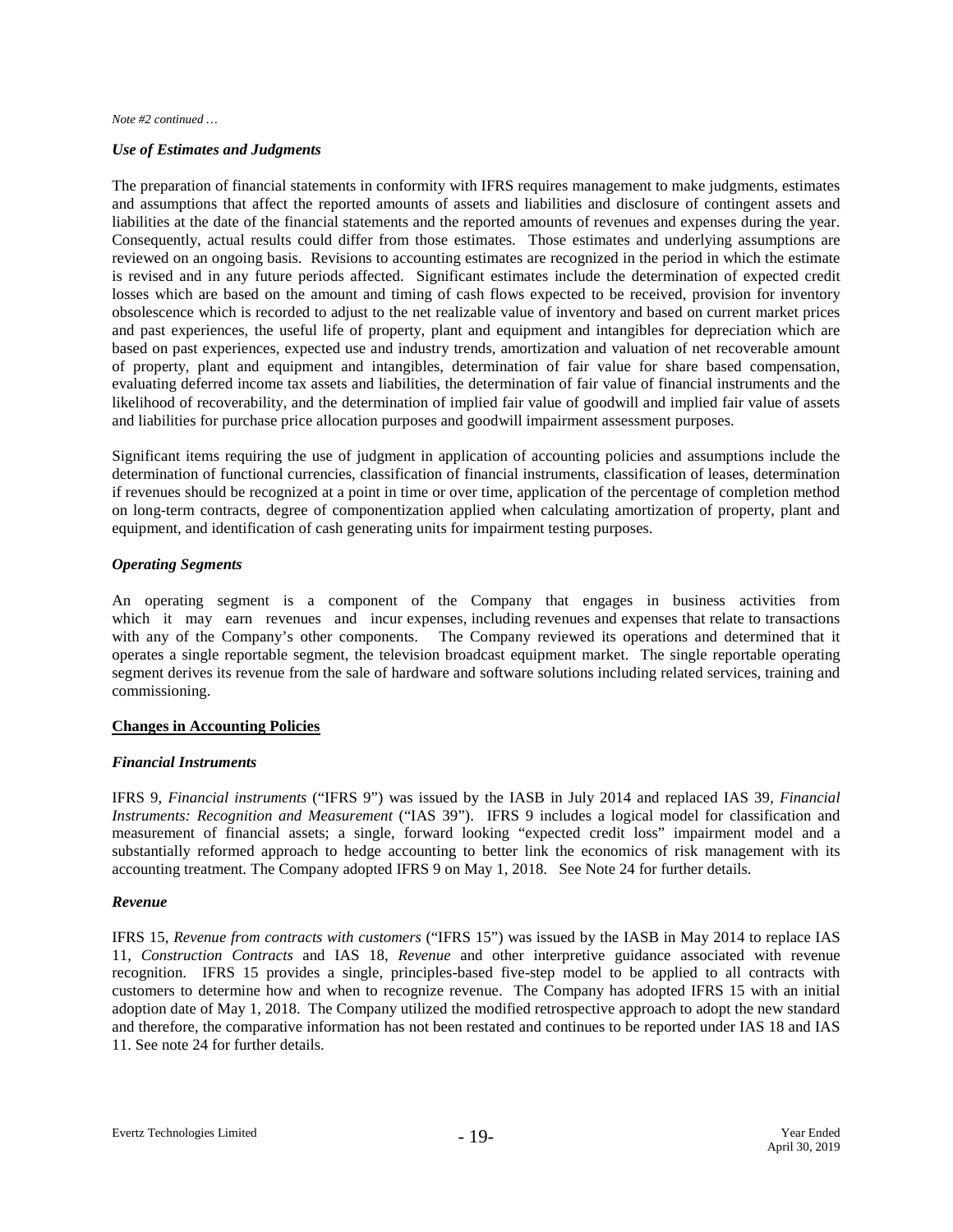# **New and Revised IFRSs Issued but Not Yet Effective**

Following is a listing of amendments, revisions and new International Financial Reporting Standards issued but not yet effective. Unless otherwise indicated, earlier application is permitted. The Company has not yet determined the final impact of the adoption of the following standards.

# *Leases*

IFRS 16, *Leases* ("IFRS 16") was issued by the IASB in January 2016 and will replace IAS 17, *Leases.* IFRS 16 introduces a single accounting model for lessees to bring leases on-balance sheet while lessor accounting remains largely unchanged. IFRS 16 is effective for annual periods beginning on or after January 1, 2019. The total amount of future lease commitments as at April 30, 2019 is \$39,197. The Company has not yet determined the final impact of the adoption of the following standards.

# *Uncertainty over Income Tax Positions*

IFRIC 23 clarifies how to recognize and measure current and deferred income tax assets and liabilities when there is uncertainty over income tax treatments. The Company has not yet determined the final impact of the adoption of the following standards.

# **3. TRADE AND OTHER RECEIVABLES**

|                   |     | 2019   |    | 2018   |
|-------------------|-----|--------|----|--------|
| Trade receivables |     | 79,262 | ◡  | 62,423 |
| Other receivables |     | 2.236  |    | 1,818  |
|                   | ĸIJ | 81,498 | ۰D | 64,241 |

# **4. INVENTORIES**

|                           |   | 2019    | 2018    |
|---------------------------|---|---------|---------|
| Finished goods            |   | 64.917  | 79,290  |
| Raw material and supplies |   | 64.524  | 55,486  |
| Work in progress          |   | 41.830  | 33,294  |
|                           | Ъ | 171.271 | 168,070 |

Cost of sales for the year ended April 30, 2019 was comprised of \$182,409 of inventory (2018 - \$167,398) and \$2,832 of inventory write-offs (2018 - \$10,155).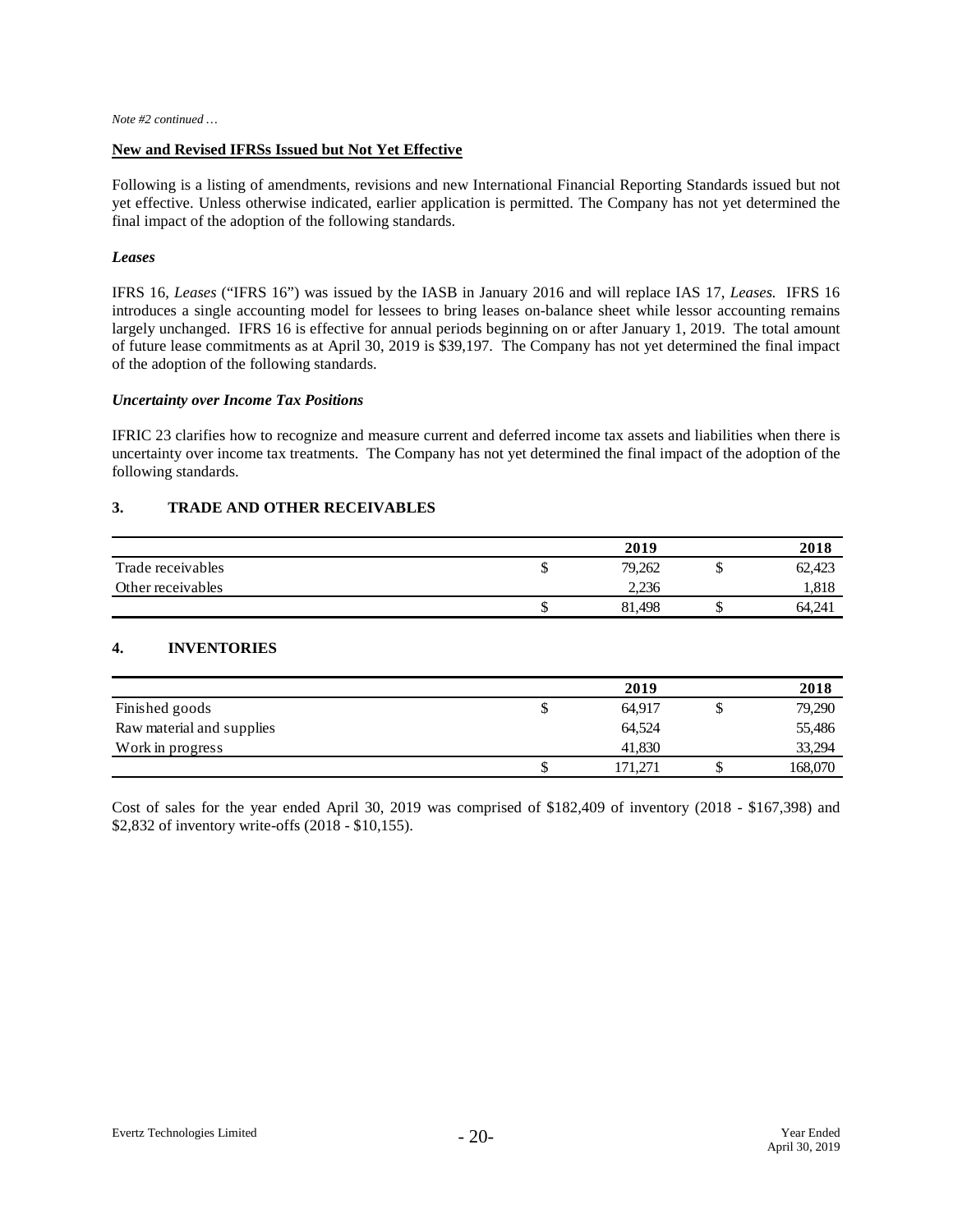# **5. PROPERTY, PLANT AND EQUIPMENT**

|                                    |             |        | <b>April 30, 2019</b> |     |          |    |         |             | <b>April 30, 2018</b> |              |
|------------------------------------|-------------|--------|-----------------------|-----|----------|----|---------|-------------|-----------------------|--------------|
|                                    |             |        | <b>Accumulated</b>    |     | Carrying |    |         | Accumulated | Carrying              |              |
|                                    | Cost        |        | <b>Depreciation</b>   |     | Amount   |    | Cost    |             | <b>Depreciation</b>   | Amount       |
| Office furniture and equipment     | \$<br>4,252 | \$     | 2,586                 | \$  | 1,666    | \$ | 3,881   | \$          | 2,262                 | \$<br>1,619  |
| Research and development equipment | 34,549      |        | 22,029                |     | 12.520   |    | 36,756  |             | 23,529                | 13,227       |
| Airplanes                          | 11,348      |        | 7.992                 |     | 3,356    |    | 10,806  |             | 7.514                 | 3,292        |
| Machinery and equipment            | 64,858      | 48,266 |                       |     | 16,592   |    | 61,880  |             | 46,654                | 15,226       |
| Leaseholds                         | 8.770       |        | 5,078                 |     | 3,692    |    | 8.620   |             | 4.486                 | 4,134        |
| Land                               | 2.379       |        | -                     |     | 2.379    |    | 2.430   |             |                       | 2.430        |
| <b>Buildings</b>                   | 11,488      | 2.806  |                       |     | 8,682    |    | 10,603  |             | 2.616                 | 7,987        |
|                                    | 137,644     |        | 88,757                | \$. | 48,887   |    | 134,976 | \$          | 87,061                | \$<br>47,915 |

|                                 | Office      |    | <b>Research</b>     |    |          |              |                  |               |            |               |                          |    |                          |    |              |
|---------------------------------|-------------|----|---------------------|----|----------|--------------|------------------|---------------|------------|---------------|--------------------------|----|--------------------------|----|--------------|
|                                 | furniture   |    | and                 |    |          |              | <b>Machinery</b> |               |            |               |                          |    |                          |    |              |
|                                 | and         |    | development         |    |          |              | and              |               |            |               |                          |    |                          |    |              |
|                                 | equipment   |    | equipment Airplanes |    |          |              | equipment        |               | Leaseholds |               |                          |    | <b>Land Buildings</b>    |    | <b>Total</b> |
| Cost                            |             |    |                     |    |          |              |                  |               |            |               |                          |    |                          |    |              |
| Balance as at April 30, 2017    | \$<br>3,685 | \$ | 31,831              | \$ | 19,727   | \$           | 56,482           | <sup>\$</sup> | 9,316      | \$            | 2,388                    | \$ | 10,376                   | S  | 133,805      |
| Additions                       | 360         |    | 8.906               |    | 1,109    |              | 7,357            |               | 434        |               |                          |    |                          |    | 18,166       |
| Foreign exchange adjustments    | (18)        |    | (9)                 |    |          |              | (102)            |               | (12)       |               | 42                       |    | 227                      |    | 128          |
| Disposals                       | (146)       |    | (3,972)             |    | (10,030) |              | (1,857)          |               | (1,118)    |               |                          |    |                          |    | (17, 123)    |
| Balance as at April 30, 2018    | \$<br>3,881 | \$ | 36,756              |    | \$10,806 | \$           | 61,880           | \$            | 8,620      | \$            | 2,430                    |    | \$10,603                 |    | \$134,976    |
| <b>Additions</b>                | 302         |    | 3,112               |    | 542      |              | 6,402            |               | 141        |               | ÷,                       |    | 1.149                    |    | 11,648       |
| Business acquisitions           | 93          |    | 21                  |    |          |              | 578              |               |            |               |                          |    |                          |    | 692          |
| Foreign exchange adjustments    | (7)         |    | (55)                |    |          |              | (23)             |               | 9          |               | (51)                     |    | (264)                    |    | (391)        |
| Disposals                       | (17)        |    | (5,285)             |    |          |              | (3,979)          |               |            |               |                          |    |                          |    | (9,281)      |
| Balance as at April 30, 2019    | \$<br>4,252 | \$ | 34,549              |    | \$11,348 | \$           | 64,858           | \$            | 8,770      |               | \$2,379                  |    | \$11,488                 |    | \$137,644    |
|                                 |             |    |                     |    |          |              |                  |               |            |               |                          |    |                          |    |              |
| <b>Accumulated Depreciation</b> |             |    |                     |    |          |              |                  |               |            |               |                          |    |                          |    |              |
| Balance as at April 30, 2017    | \$<br>2,083 | \$ | 24,168              | \$ | 12,665   | \$.          | 43,395           | <sup>\$</sup> | 4,961      | \$            |                          | \$ | 2,381                    |    | 89,653       |
| Depreciation for the year       | 338         |    | 3,338               |    | 951      |              | 5,058            |               | 650        |               |                          |    | 170                      |    | 10,505       |
| Foreign exchange adjustments    | (13)        |    | (5)                 |    |          |              | (71)             |               | (7)        |               |                          |    | 65                       |    | (31)         |
| Disposals                       | (146)       |    | (3,972)             |    | (6,102)  |              | (1,728)          |               | (1,118)    |               | $\overline{\phantom{a}}$ |    | $\overline{\phantom{a}}$ |    | (13,066)     |
| Balance as at April 30, 2018    | \$<br>2,262 | \$ | 23,529              | \$ | 7,514    | \$           | 46,654           | \$            | 4,486      | \$            | $\blacksquare$           | \$ | 2,616                    |    | 87,061       |
| Depreciation for the year       | 354         |    | 3,813               |    | 478      |              | 5,525            |               | 592        |               | $\overline{\phantom{a}}$ |    | 180                      |    | 10,942       |
| Foreign exchange adjustments    | (13)        |    | (28)                |    |          |              | (29)             |               |            |               |                          |    | 10                       |    | (60)         |
| Disposals                       | (17)        |    | (5,285)             |    |          |              | (3,884)          |               |            |               |                          |    |                          |    | (9,186)      |
| Balance as at April 30, 2019    | \$<br>2,586 | \$ | 22,029              | \$ | 7,992    | \$           | 48,266           | \$            | 5,078      | \$            | $\blacksquare$           | \$ | 2,806                    | \$ | 88,757       |
|                                 |             |    |                     |    |          |              |                  |               |            |               |                          |    |                          |    |              |
| <b>Carrying amounts</b>         |             |    |                     |    |          |              |                  |               |            |               |                          |    |                          |    |              |
| At April 30, 2018               | \$<br>1,619 | S. | 13,227              | S. | 3,292    | $\mathbb{S}$ | 15,226           | -S            | 4,134      | <sup>\$</sup> | 2,430                    | -S | 7,987                    | \$ | 47,915       |
| At April 30, 2019               | \$<br>1,666 | \$ | 12,520              | \$ | 3,356    | \$           | 16,592           | \$            | 3,692      |               | \$2,379                  | \$ | 8,682                    | \$ | 48,887       |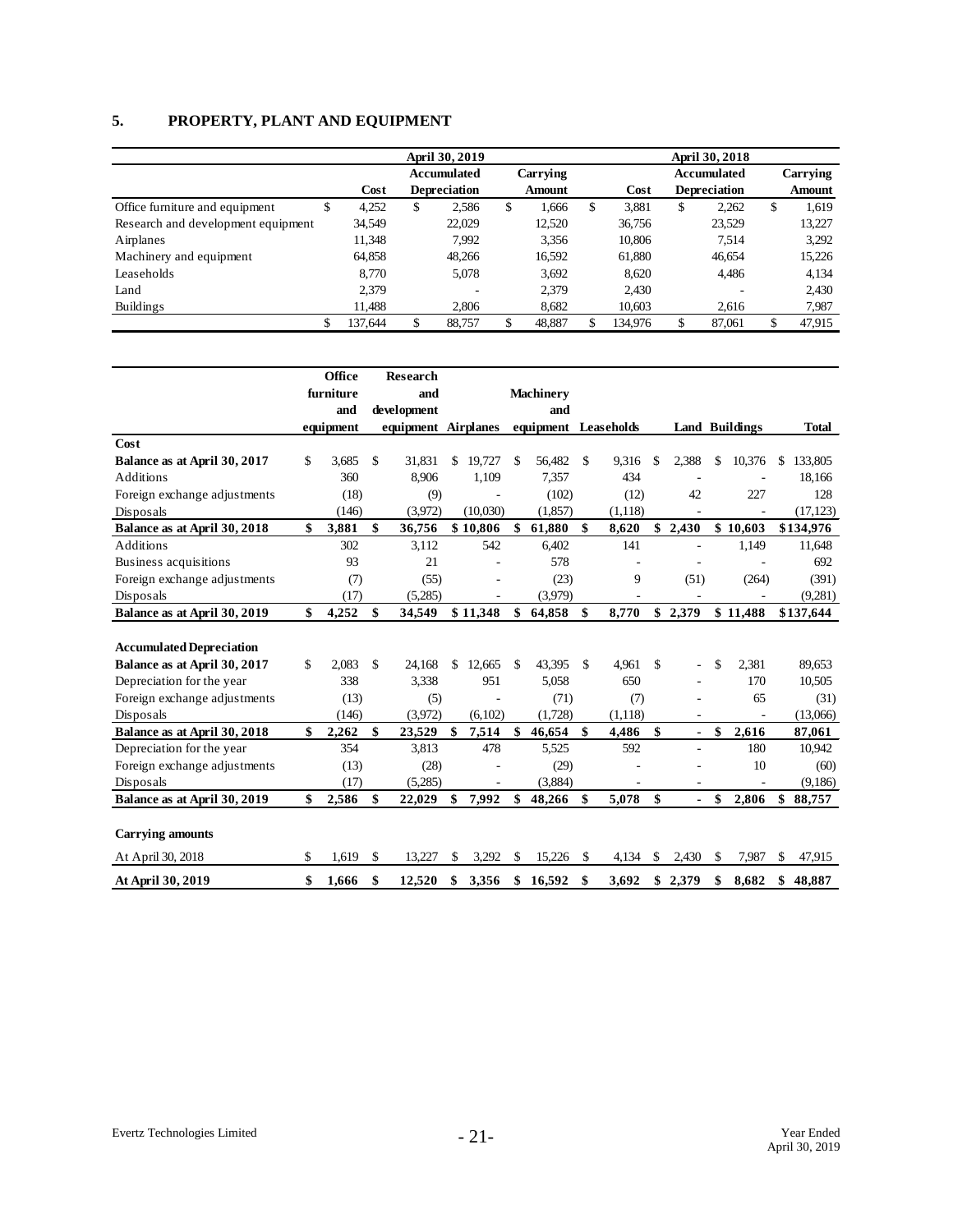# **6. GOODWILL**

The changes in carrying amounts of goodwill are as follows:

|                                 | Cost   |
|---------------------------------|--------|
| Balance as at April 30, 2017    | 18,195 |
| Foreign exchange differences    | (27)   |
| Balance as at April 30, 2018    | 18,168 |
| Business acquisitions (note 23) | 2,535  |
| Foreign exchange differences    |        |
| Balance as at April 30, 2019    | 20,716 |

The Company performs an impairment test annually on April 30<sup>th</sup> or whenever there is an indication of impairment. For the purposes of testing for impairment, goodwill has been allocated to the following cash-generating units as follows:

|                                    |          | April 30, |  |        |
|------------------------------------|----------|-----------|--|--------|
|                                    |          | 2019      |  | 2018   |
| Evertz Microsystems Ltd. (note 23) | S        | 14,008    |  | 12,455 |
| Holdtech Kft                       |          | 5,346     |  | 5,346  |
| Quintech (note 23)                 |          | 978       |  |        |
| ATCI                               |          | 384       |  | 367    |
|                                    | <b>S</b> | 20.716    |  | 18,168 |

The key assumptions used in performing the impairment tests as at April 30, 2019 are as follows:

| Method of determining recoverable amount: | Value in use |
|-------------------------------------------|--------------|
| Discount Rate:                            | 7.5% - 12.5% |
| Perpetual growth rate:                    | $1 - 4\%$    |

# *Recoverable Amount*

Management's past experience and future expectations of the business performance is used to make a best estimate of the expected revenue, earnings before interest, taxes, depreciation and amortization (" EBITDA") and operating cash flows for a five year period. Subsequent to the fifth year, the present value of the fifth year cash flows is calculated in perpetuity.

# *Discount Rate*

The discount rate applied is a pretax rate that reflects the time value of money and risk associated with the business. The discount rate applied varies depending on the jurisdictions in which the entity operates.

# *Perpetual Growth Rate*

The perpetual growth rate is management's current assessment of the long-term growth prospect of the Company in the jurisdictions in which it operates.

# *Sensitivity Analysis*

Management performs a sensitivity analysis on the key assumptions. The sensitivity analysis indicates reasonable changes to key assumptions will not result in an impairment loss.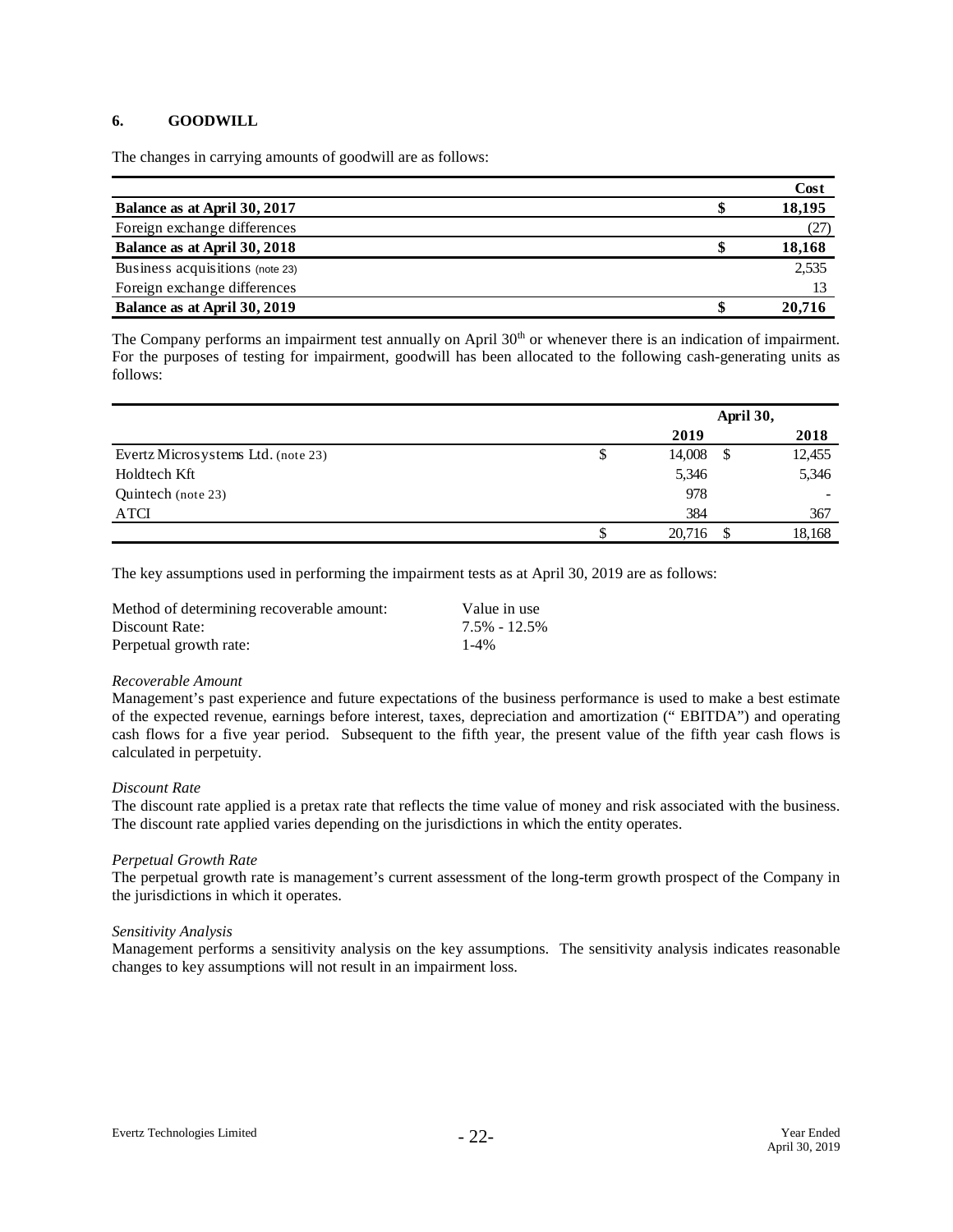# **7. INTANGIBLES**

|                                 | Cost  |
|---------------------------------|-------|
| Balance as at April 30, 2018    |       |
| Business acquisitions (note 23) | 2,124 |
| Amortization                    | (217) |
| Foreign exchange differences    | 45    |
| Balance as at April 30, 2019    | 1.952 |

# **8. PROVISIONS**

|                              | Warranty and | Lease/Retirement |     |       |
|------------------------------|--------------|------------------|-----|-------|
|                              | Returns      | Obligations      |     | Total |
| Balance as at April 30, 2017 | 3.470        | 347              | S   | 3,817 |
| Net additions                | 215          | 87               |     | 302   |
| Foreign exchange differences | (141)        |                  |     | (138) |
| Balance as at April 30, 2018 | 3,544        | 437              | -86 | 3,981 |
| Net additions                | (35)         | 107              |     | 72    |
| Foreign exchange differences | 120          | (2)              |     | 118   |
| Balance as at April 30, 2019 | 3.629        | 542              |     | 4,171 |

# *Warranty and Returns*

The provision relates to estimated future costs associated with standard warranty repairs and returns on hardware solutions. The provision is based on historical data associated with similar products. The warranty and returns are expected to be incurred within the next twelve months.

# *Lease/Retirement Obligations*

The provision relates to estimated restoration costs expected to be incurred upon the conclusion of Company leases.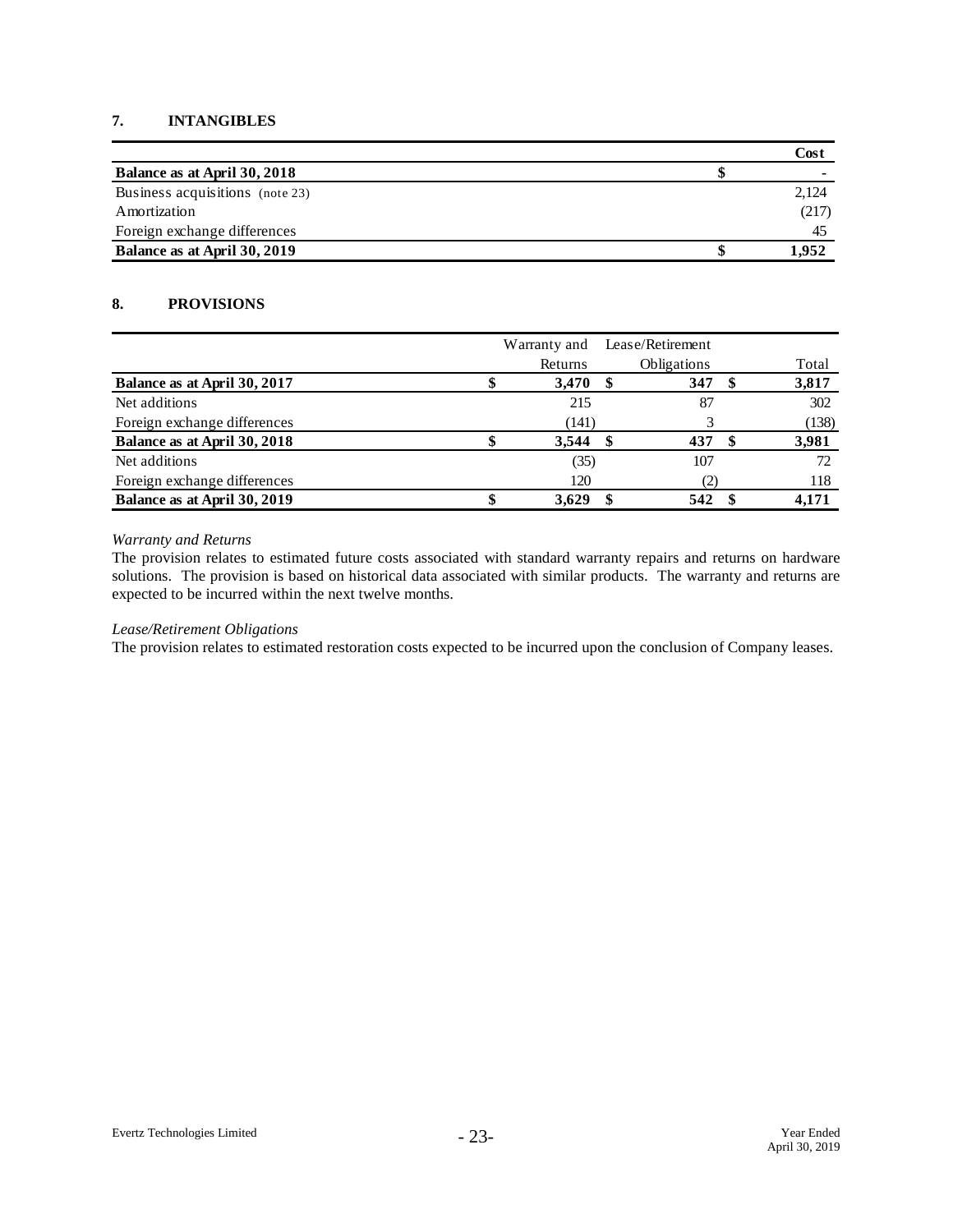# **9. LONG TERM DEBT**

# a) Credit Facilities

The Company has the following credit facilities available:

- 1. Credit facility of \$15,000 and a treasury risk management facility up to \$10,000 available, bearing interest at prime, subject to certain covenants and secured by all Canadian based assets. Advances under these facilities bear interest at prime. There were no borrowings against either of these facilities as at April 30, 2019 or 2018.
- 2. Credit facility available of \$705 bearing interest at WIBOR plus 1.4% per annum. There were no borrowings outstanding under this facility as at April 30, 2019 or 2018.

# b) Long Term Debt

|                                                                                                                                                                                                                                                                  | April 30,<br>2019 | April 30,<br>2018 |
|------------------------------------------------------------------------------------------------------------------------------------------------------------------------------------------------------------------------------------------------------------------|-------------------|-------------------|
| Mortgage payable denominated in Euros, secured by buildings,<br>bearing interest at LIBOR EUR three months fixed rate plus 1%,<br>payable monthly, maturing in March 2021 with an option to end<br>the contract prior to maturity upon payment of a penalty fee. | 454               | 698               |
| Other                                                                                                                                                                                                                                                            | 79                | 199               |
|                                                                                                                                                                                                                                                                  | 533               | 898               |
| Less current portion                                                                                                                                                                                                                                             | 294               | 383               |
|                                                                                                                                                                                                                                                                  | 239               | 515               |

# **10. CAPITAL STOCK**

Authorized capital stock consists of: Unlimited number of preferred shares Unlimited number of common shares

|                                      | Number of            |      | Amount  |
|--------------------------------------|----------------------|------|---------|
|                                      | <b>Common Shares</b> |      |         |
| Balance as at April 30, 2017         | 75,742,746           | - \$ | 124,695 |
| Issued on exercise of stock options  | 739,000              |      | 11,069  |
| Transferred on stock option exercise |                      |      | 2,911   |
| Balance as at April 30, 2018         | 76,481,746           | -8   | 138,675 |
| Issued on exercise of stock options  | 63,500               |      | 1,021   |
| Transferred on stock option exercise | ٠                    |      | 169     |
| Balance as at April 30, 2019         | 76.545.246           |      | 139.865 |

*Dividends Per Share*

During the year, \$0.72 in dividends per share was declared (2018 - \$0.72).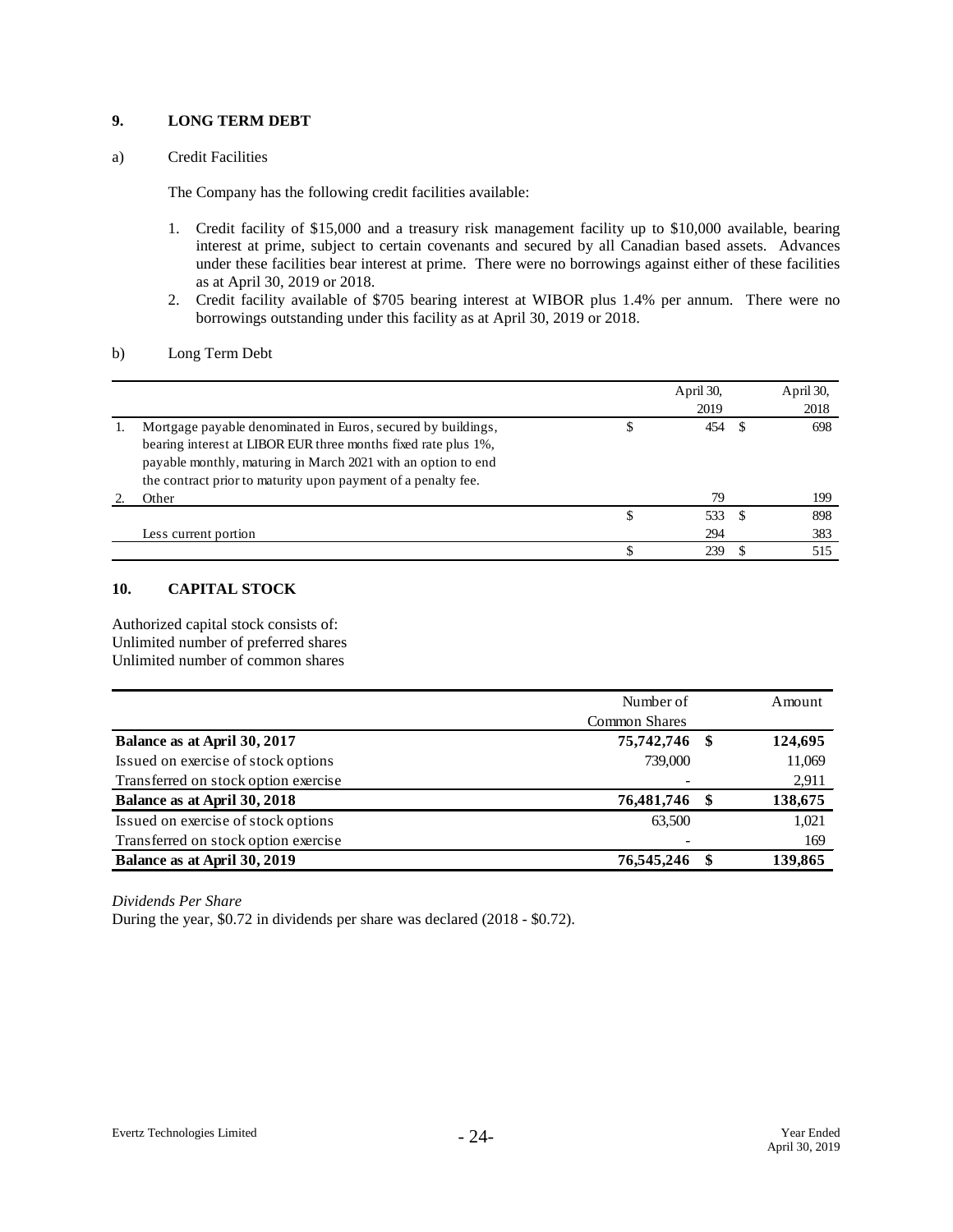# **11. REVENUE**

|                                                | 2019          | 2018    |
|------------------------------------------------|---------------|---------|
| Hardware, software including related services, | 420.348       | 371.124 |
| training and commissioning                     |               |         |
| Long term contract revenue                     | 23,208        | 31,708  |
|                                                | \$<br>443.556 | 402,832 |

# **12. SELLING, ADMINISTRATIVE AND GENERAL EXPENSES**

|                                           |    | 2019   | 2018   |
|-------------------------------------------|----|--------|--------|
| Selling and administrative                | \$ | 67,821 | 65,531 |
| Depreciation - selling and administrative |    | 3,193  | 3,336  |
| General:                                  |    |        |        |
| Share based compensation (note 14)        |    | 4,501  | 4.562  |
| Amortization of intangibles               |    | 217    |        |
|                                           | S  | 75.732 | 73.429 |

# **13. STATEMENT OF CASH FLOWS**

# **Changes in non**–**cash working capital items**

|                             |   | 2019      |    | 2018    |
|-----------------------------|---|-----------|----|---------|
| Trade and other receivables | Φ | (10, 924) | Φ  | 23,525  |
| Contract assets             |   | (518)     |    | 2,869   |
| Inventories                 |   | (459)     |    | 10,488  |
| Prepaid expenses            |   | (3,433)   |    | (1,491) |
| Trade and other payables    |   | 5,438     |    | 5,991   |
| Deferred revenue            |   | 9,317     |    | 230     |
| Provisions                  |   | 190       |    | 164     |
|                             | J | (389)     | \$ | 41,776  |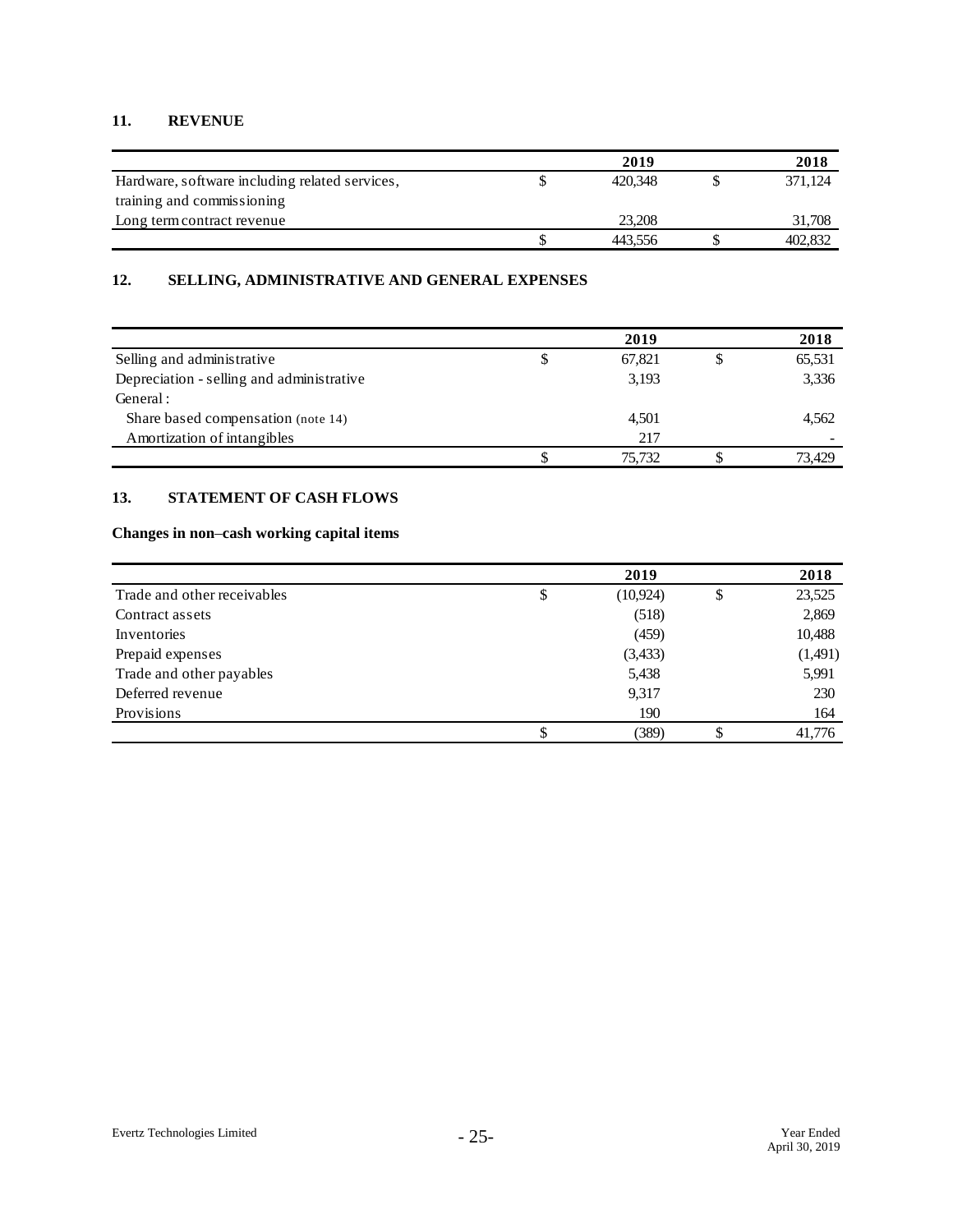# **14. SHARE BASED PAYMENTS**

# *Stock Option Plan*

The Company established, in June 2006, a stock option plan to attract, retain, motivate and compensate employees, officers and eligible directors who are integral to the growth and success of the Company. A number of shares equal to 10% of the Company's outstanding common shares are to be reserved for issuance under the stock option plan.

The Board of Directors administers the stock option plan and will determine the terms of any options granted. The exercise price of an option is to be set by the Board of Directors at the time of grant but shall not be lower than the market price as defined in the option plan at the time of grant. The term of the option cannot exceed 10 years. Stock options currently granted normally fully vest and expire by the end of the fifth year.

The changes in the number of outstanding share options are as follows:

|                              | Number of   |    | Weighted              |
|------------------------------|-------------|----|-----------------------|
|                              | Options     |    | Average               |
|                              |             |    | <b>Exercise Price</b> |
| Balance as at April 30, 2017 | 2,878,500   | \$ | 16.29                 |
| Granted                      | 157,500     |    | 17.37                 |
| Exercised                    | (739,000)   |    | 14.98                 |
| Forfeited                    | (56,000)    |    | 16.87                 |
| Balance as at April 30, 2018 | 2,241,000   | \$ | 16.78                 |
| Granted                      | 647,500     |    | 15.79                 |
| Exercised                    | (63,500)    |    | 16.08                 |
| Forfeited                    | (123,000)   |    | 16.79                 |
| Expired                      | (1,288,500) |    | 17.03                 |
| Balance as at April 30, 2019 | 1,413,500   | \$ | 16.13                 |

Stock options outstanding as at April 30, 2019 are:

| <b>Exercise Price</b> |    | <b>Weighted Average</b> | Number of      | <b>Weighted Average</b>     | Number of   |               | <b>Weighted Average</b>    |
|-----------------------|----|-------------------------|----------------|-----------------------------|-------------|---------------|----------------------------|
|                       |    | <b>Exercise Price</b>   | Outstanding    | Remaining<br><b>Options</b> |             |               | <b>Exercise Price of</b>   |
|                       |    |                         | <b>Options</b> | Contractual Life            | Exercisable |               | <b>Exercisable Options</b> |
| $$15.20 - $15.37$     | \$ | 15.36                   | 383,000        | 1.2                         | 225,000     | <sup>\$</sup> | 15.36                      |
| $$15.61 - $15.80$     | \$ | 15.69                   | 505,500        | 4.5                         | ٠           |               | $\overline{\phantom{0}}$   |
| $$16.08 - $16.87$     | Φ  | 16.52                   | 225,000        | 3.7                         | -           | -S            | $\overline{\phantom{0}}$   |
| $$17.19 - $18.63$     |    | 17.54                   | 300,000        | 2.4                         | 94,000      | \$.           | 17.73                      |
| Totals                |    | 16.13                   | 1,413,500      | 3.0                         | 319,000     | \$            | 16.06                      |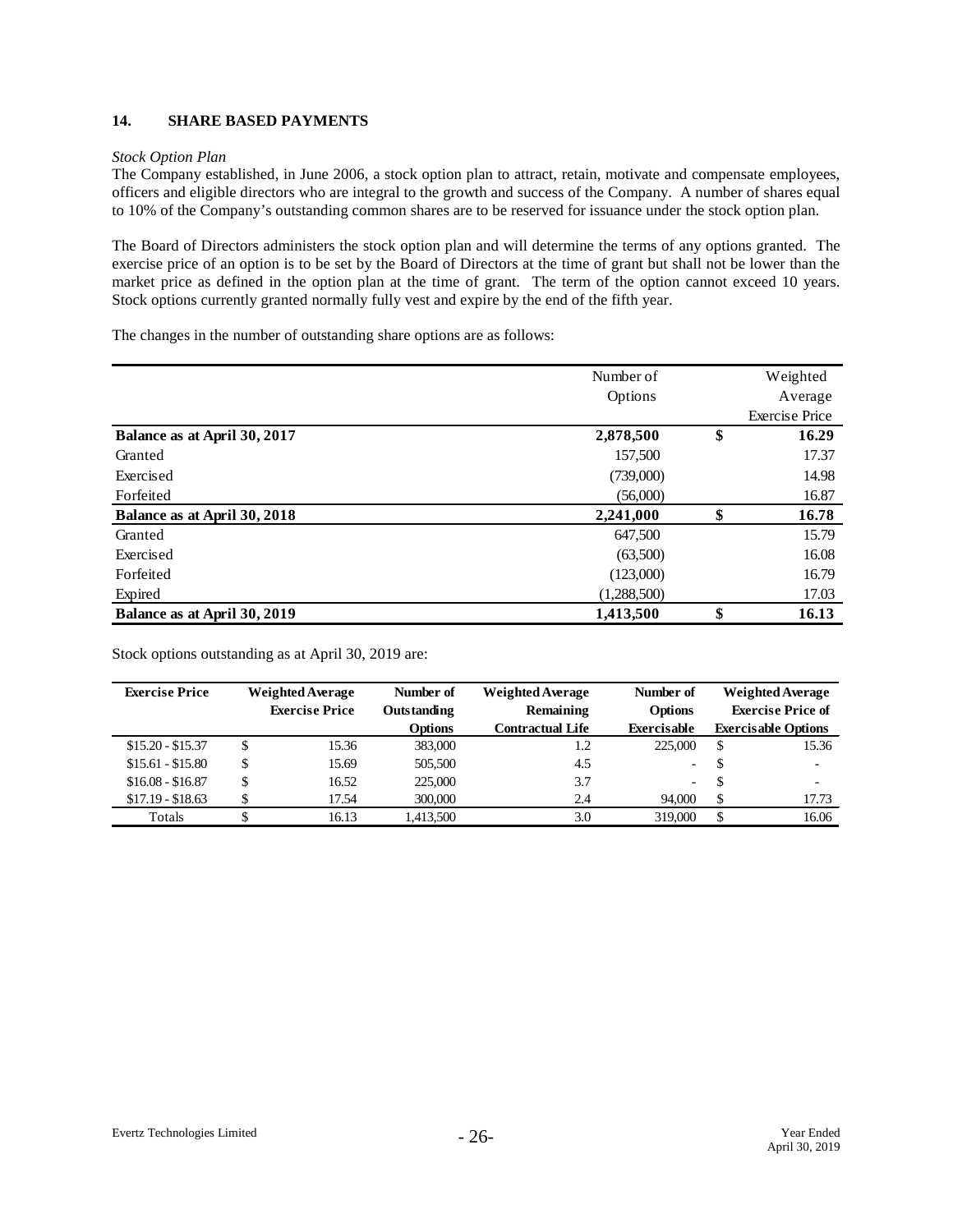# *Restricted Share Unit Plan*

The Company established, in March 2016, a restricted share unit ("RSU") plan to provide an incentive to participants; including key executives of the Company, by rewarding such participants with equity-based compensation. Under the terms of the plan, RSU's are issued to the participant with a vesting period of three years. On the vesting date, all RSU's will be redeemed in cash at the fair market value at the date of vest plus any accrued dividends. The changes in the number of outstanding RSUs are as follows:

|                              | Number of   |
|------------------------------|-------------|
|                              | <b>RSUs</b> |
| Balance as at April 30, 2017 | 546,500     |
| Granted                      | 160,000     |
| Forfeited                    | (16,500)    |
| Balance as at April 30, 2018 | 690,000     |
| Granted                      | 351,500     |
| Exercised                    | (210,000)   |
| Forfeited                    | (19,000)    |
| Balance as at April 30, 2019 | 812,500     |

As at April 30, 2019, the average remaining contractual life for outstanding RSUs is 1.54 years (2018 –1.37 years).

# **Compensation expense**

# *Stock Option Plan*

The share based compensation expense that has been charged against earnings over the fiscal period is \$529 (2018 - \$705). Compensation expense on grants during the year was calculated using the Black-Scholes option pricing model with the following weighted average assumptions:

|                                        | April 30, | April 30, |
|----------------------------------------|-----------|-----------|
|                                        | 2019      | 2018      |
| Risk-free interest rate                | 2.05%     | 1.84%     |
| Dividend yield                         | 4.56%     | 4.15%     |
| Expected life                          | 5 years   | 5 years   |
| Expected volatility                    | 15%       | 16%       |
| Weighted average grant-date fair value | \$1.08    | \$1.40    |

Expected volatility is based on historical share price volatility over the past five years of the Company. Share based compensation expense was calculated using a weighted average forfeiture rate of 17% (2018 – 21%).

# *Restricted Share Unit Plan*

The share based compensation expense that has been charged against earnings over the fiscal period is \$3,971 (2018 - \$3,858). Share based compensation expense was calculated using a weighted average forfeiture rate of 10% (2018

- 5%). As at April 30, 2019, the total liability included within trade and other payables is \$7,401 (2018 - \$7,535).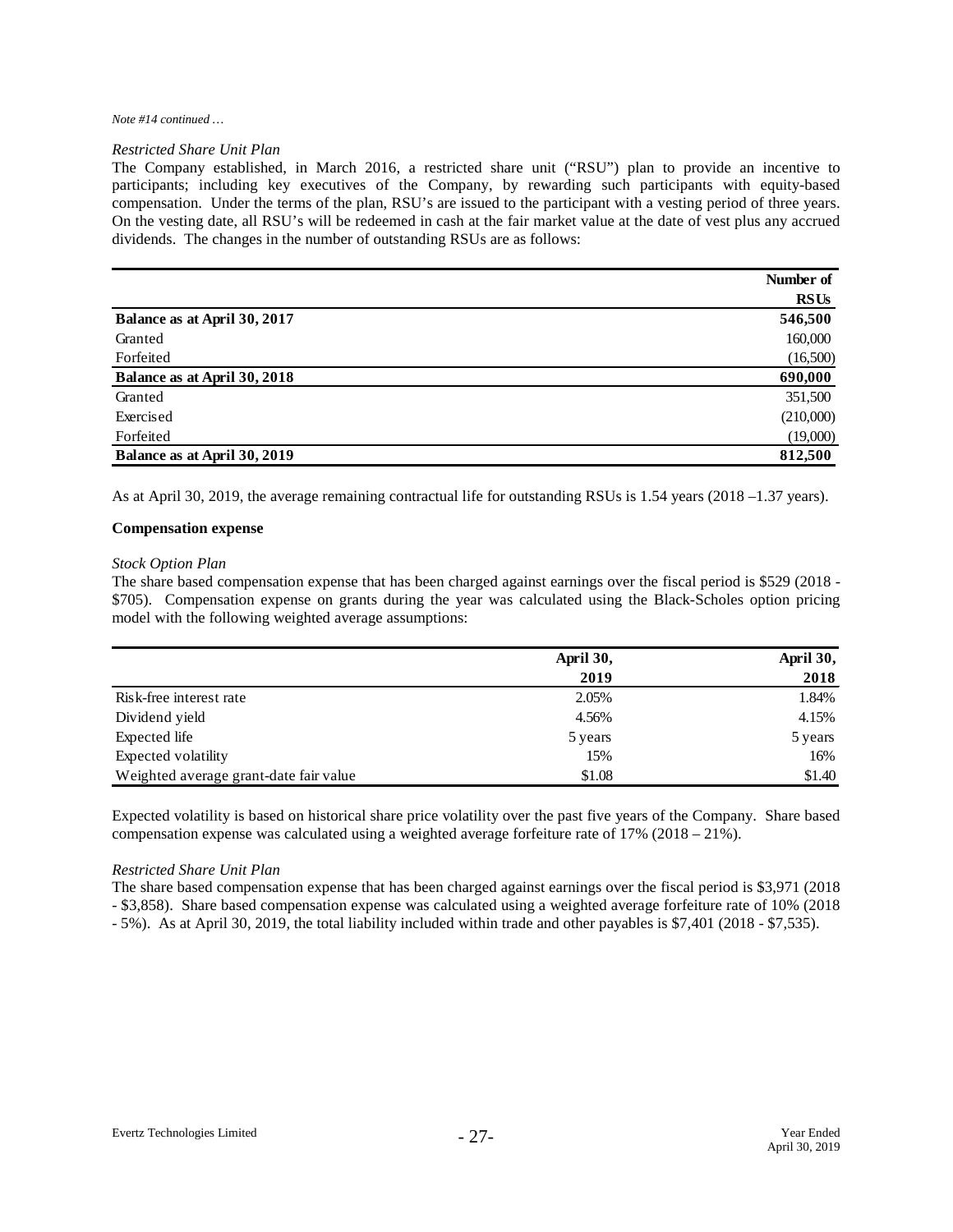# **15. COMMITMENTS AND CONTINGENCIES**

In the normal course of operations, the Company is party to a number of lawsuits, claims and contingencies. Accruals are made in instances where it is probable that liabilities have been incurred and where such liabilities can be reasonably estimated. Although it is possible that liabilities may be incurred in instances for which no accruals have been made, the Company believes the possibility of outflow of cash is remote and thus no additional provisions have been recognized.

The Company is committed to payments under long term debt agreements and certain operating leases with minimum annual lease payments as follows:

|                              |        | Long Term                | Operating    |              |
|------------------------------|--------|--------------------------|--------------|--------------|
|                              |        | Debt                     | Leases       | Total        |
| 2019                         |        | 294                      | 5,427        | 5,721        |
| 2020                         |        | 191                      | 5,308        | 5,499        |
| 2021                         |        | 48                       | 4,845        | 4,893        |
| 2022                         |        | $\overline{\phantom{a}}$ | 4,295        | 4,295        |
| 2023                         |        | $\overline{\phantom{a}}$ | 4,070        | 4,070        |
| Thereafter                   |        |                          | 15,252       | 15,252       |
| Balance as at April 30, 2019 | Φ<br>Φ | 533                      | \$<br>39,197 | \$<br>39,730 |

Total operating lease expense during the year was \$5,579 (2018 - \$5,299).

The Company has obtained documentary and standby letters of credit aggregating to a total of \$12,597 (2018 - \$9,026).

# **16. FINANCIAL INSTRUMENTS AND RISK MANAGEMENT**

The Company estimates that the fair value of financial instruments approximates their carrying values. The following summarizes the significant methods and assumptions used in estimating the fair values of financial instruments:

- I. Quoted prices (unadjusted) in active markets for identical assets or liabilities.
- II. Inputs other than quoted prices included in level I that are observable for the asset or liability, either directly or indirectly. Cash and cash equivalents, trade and other receivables, trade and other payables, long term debt, and fair value disclosures have been determined using level II fair values.
- III. Inputs for the asset or liability that are not based on observable market data.

# (a) *Financial risk management:*

The Company, through its financial assets and liabilities, is exposed to various risks. The following analysis provides a measurement of risks as at April 30, 2019:

# *Credit Risk*

Credit risk is the risk of a financial loss to the Company if a customer or counterparty to a financial instrument fails to meet its contractual obligations. Financial instruments that potentially subject the Company to concentrations of credit risk consist of cash and cash equivalents, and trade and other receivables the total of which is the maximum exposure to credit risk. The Company performs evaluations of the financial situations of its customers and uses various controls and processes, such as credit checks and billings in advance to investigate credit risk. Management does not believe that there is significant credit concentration or risk not already provided for.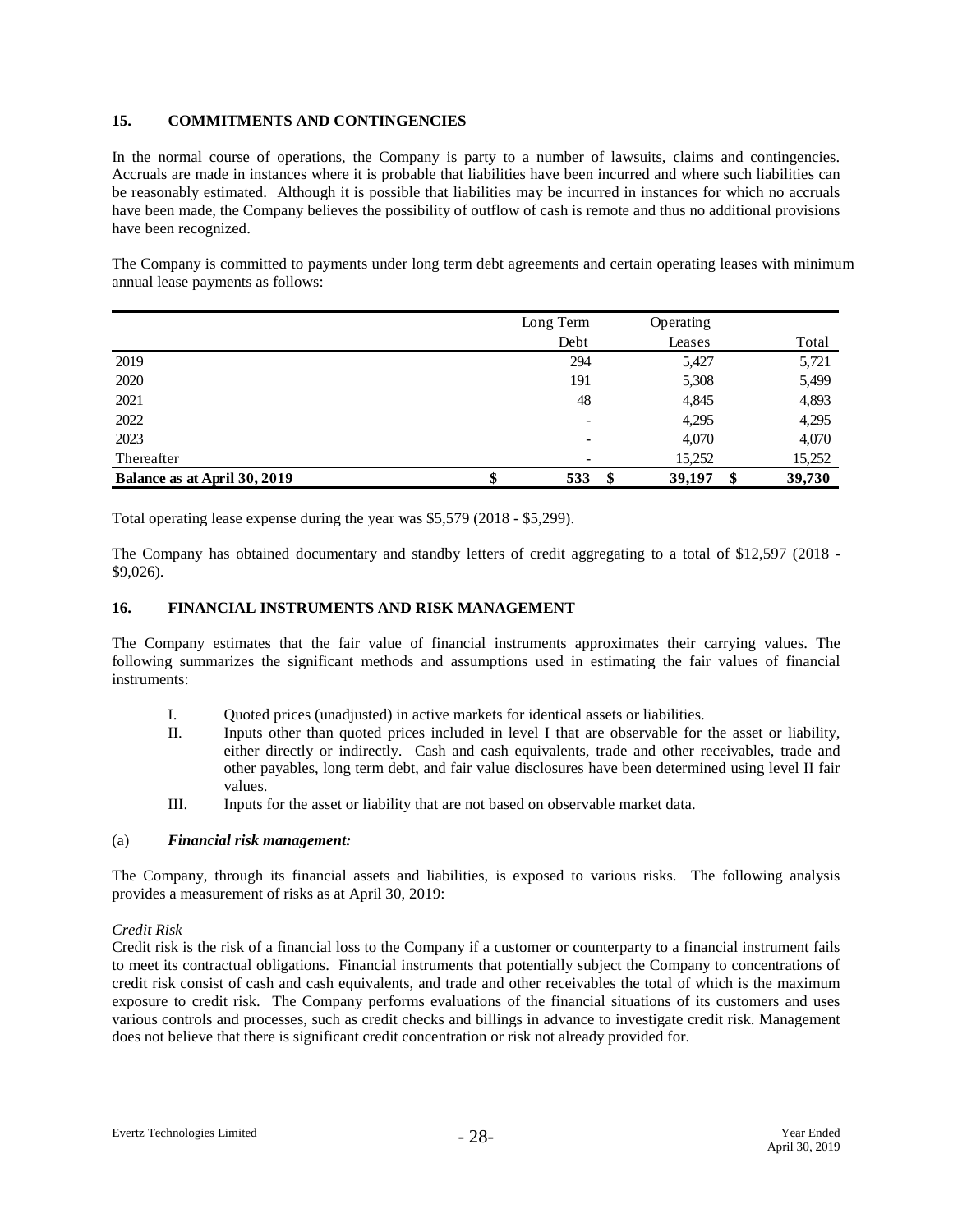The Company sets up an allowance for doubtful accounts based on the credit risks of the individual customer and the aging of receivables. Amounts owing over 90 days are individually evaluated and provided for where appropriate in the allowance for doubtful accounts. When considering the need for provisions in relation to balances past due, the Company considers forward looking information such as region specific economic factors including industry outlook, employment, politics, and other market indicators. The Company also takes into consideration customer specific payment history. The trade and other receivables are presented as follows net of the allowance for doubtful accounts:

|                                 | April 30, | April 30, |
|---------------------------------|-----------|-----------|
|                                 | 2019      | 2018      |
| Trade and other receivables     | 85.514    | 69,848    |
| Allowance for doubtful accounts | (4.016)   | (5,607)   |
|                                 | 81.498    | 64.241    |

The change in the allowance for doubtful accounts was as follows:

|                                       |   | April 30, | April 30, |         |
|---------------------------------------|---|-----------|-----------|---------|
|                                       |   | 2019      | 2018      |         |
| Balance at beginning of year          | S | 5,607     |           | 9,221   |
| Increase in allowance                 |   | 1,955     |           | 180     |
| Bad debt recaptured and write-offs    |   | (3,787)   |           | (3,461) |
| Impact of variation in exchange rates |   | 241       |           | (333)   |
| Balance at end of year                |   | 4,016     |           | 5,607   |

The aging of trade and other receivables, net of the allowance for doubtful accounts was:

|                                        | April 30,    |      | April 30, |
|----------------------------------------|--------------|------|-----------|
|                                        | 2019         | 2018 |           |
| Less than 30 days past billing date    | \$<br>42,092 |      | 33,109    |
| 30-60 days past billing date           | 14.549       |      | 18,160    |
| 61-90 days past billing date           | 6,935        |      | 2,368     |
| Greater than 90 days past billing date | 17.922       |      | 10,604    |
|                                        | \$<br>81.498 |      | 64.241    |

*Exchange Rate Risk*

The Company transacts a significant portion of its business in U.S. dollars and is therefore exposed to currency fluctuations.

U.S. dollar financial instruments are as follows:

|                             |   | April 30, | April 30, |  |
|-----------------------------|---|-----------|-----------|--|
|                             |   | 2019      |           |  |
| Cash and cash equivalents   | J | 42,051    | 11,625    |  |
| Trade and other receivables |   | 58,294    | 49,948    |  |
| Trade and other payables    |   | (4.979)   | (5,561)   |  |
|                             |   | 95,366    | 56,012    |  |

Based on the financial instruments as at April 30, 2019, a 5% change in the value of the U.S. dollar would result in a gain or loss of \$4,768 in earnings before income tax.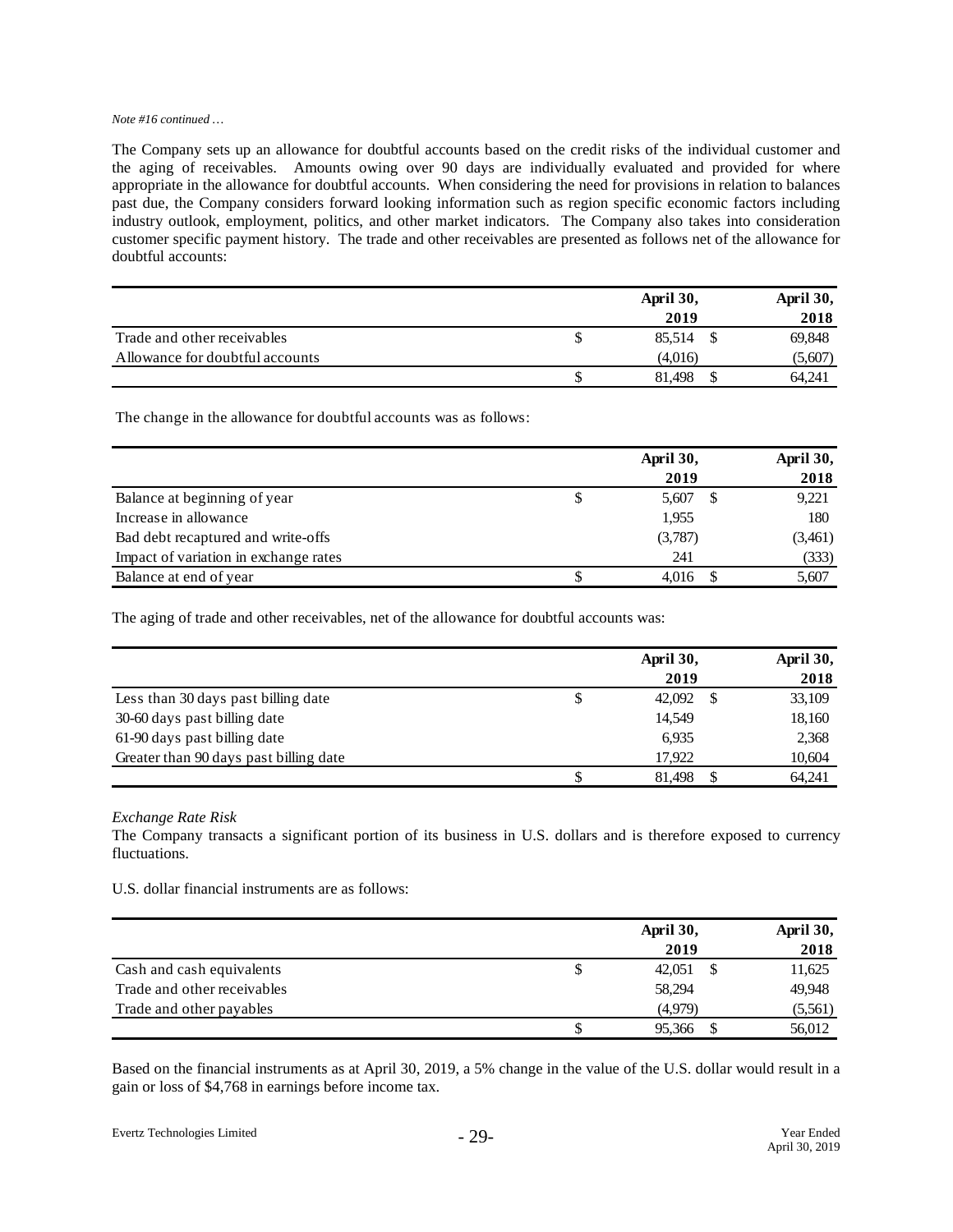# *Liquidity Risk*

Liquidity risk is the risk that the Company will encounter difficulty in meeting obligations associated with its financial liabilities. The Company's primary source of liquidity is its cash reserves. The Company also maintains certain credit facilities to support short term funding of operations and trade finance. The Company believes it has sufficient available funds to meet current and foreseeable financial requirements. The Company expects to settle all current financial liabilities within the next year. Maturity of long term debt is disclosed in Note 9.

# **17. SEGMENTED INFORMATION**

The Company reviewed its operations and determined that it operates a single reportable segment, the television broadcast equipment market. The single reportable operating segment derives its revenues from the sale of hardware and software solutions including related services, training and commissioning.

| Revenue              | 2019          |   | 2018    |
|----------------------|---------------|---|---------|
| <b>United States</b> | \$<br>280,183 |   | 233,459 |
| International        | 145,753       |   | 150,062 |
| Canada               | 17.620        |   | 19,311  |
|                      | \$<br>443,556 | ω | 402,832 |

|                      |                               | April 30, 2019 | <b>April 30, 2018</b> |                          |    |                               |           |    |                          |
|----------------------|-------------------------------|----------------|-----------------------|--------------------------|----|-------------------------------|-----------|----|--------------------------|
|                      | Property,<br><b>Plant</b> and |                |                       | <b>Intangible</b>        |    | Property,<br><b>Plant</b> and |           |    | <b>Intangible</b>        |
|                      | Equipment                     | Goodwill       |                       | <b>Assets</b>            |    | Equipment                     | Goodwill  |    | <b>Assets</b>            |
| <b>United States</b> | \$<br>5,713                   | 1.361          | \$                    | 1,952                    | \$ | 5.297                         | \$<br>367 | \$ | $\overline{\phantom{a}}$ |
| International        | 11.590                        | 17,772         |                       | $\overline{\phantom{a}}$ |    | 10,250                        | 17.801    |    | $\overline{\phantom{a}}$ |
| Canada               | 31.584                        | 1.583          |                       |                          |    | 32,368                        |           |    | $\overline{\phantom{0}}$ |
|                      | 48.887                        | 20.716         | \$                    | 1.952                    |    | 47.915                        | 18.168    | \$ | $\overline{\phantom{a}}$ |

# **18. RELATED PARTY TRANSACTIONS**

Balances and transactions between the Company and its subsidiaries, which are related parties of the Company, have been eliminated on consolidation and are not disclosed in this note. Details of transactions between the Company and other related parties are disclosed below.

# *Related Party Transactions*

Two shareholders each indirectly hold a 16% interest in the Company's leased premises in Ontario. This lease was renewed on May 23, 2018 and expires in 2029 with a total of \$10,635 committed over the remaining term. During the year, rent paid for the leased principal premises amounted to \$908 (2018 – \$867) with no outstanding amounts due as at April 30, 2019.

The Company also leases property where two shareholders indirectly own 100% interest. This lease expires in 2021 with a total of \$616 committed over the remaining term. During the year, rent paid for the leased principal premises amounted to \$264 (2018 – \$264) with no outstanding amounts due as at April 30, 2019.

On December 1, 2008 the Company entered into a property lease agreement where two shareholders each indirectly hold a 20% interest in the Company's leased premises in Ontario. This lease was renewed on May 23, 2018 and expires in 2028 with a total of \$8,576 committed over the remaining term. During the year, rent paid for the leased principal premises amounted to \$838 (2018 – \$836) with no outstanding amounts due as at April 30, 2019.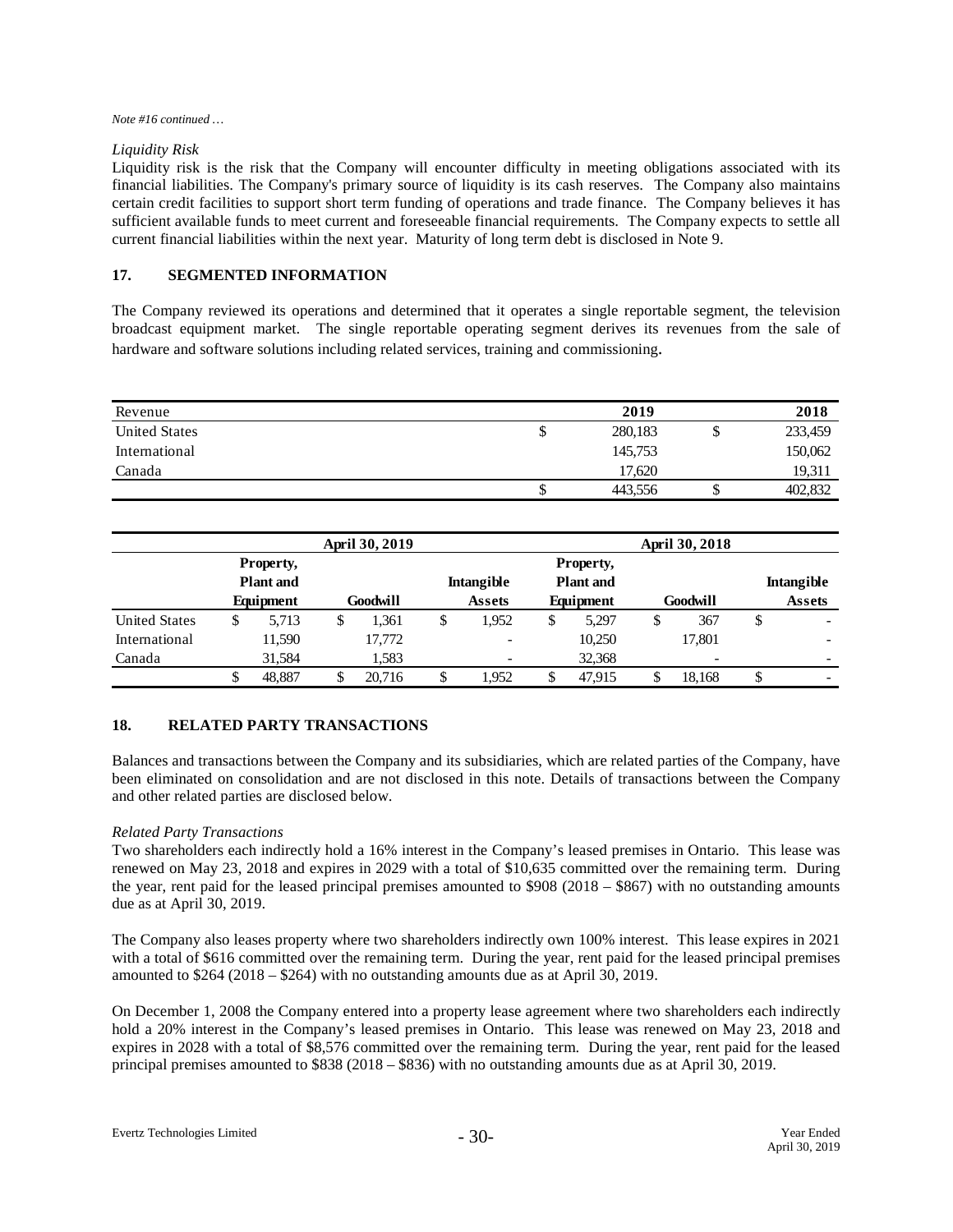On May 1, 2009 the Company entered into a property lease agreement where two shareholders each indirectly hold a 35% interest. This lease was renewed on May 23, 2018 and expires in 2029 with a total of \$5,435 committed over the remaining term. During the year, rent paid for the leased principal premises amounted to \$485 (2018 – \$485) with no outstanding amounts due as at April 30, 2019.

On December 15, 2013 the Company renewed a property lease agreement where a director indirectly owns 100% interest. The lease was renewed in May 2018 and expires in 2023 with a total of \$559 committed over the remaining term. During the year, rent paid for the leased principal premises amounted to \$145 (2018 – \$141) with no outstanding amounts due as at April 30, 2019.

On May 1, 2016 the Company entered into a property lease agreement where two shareholders each hold a 46.6% interest. This lease expires in 2026 with a total of \$7,131 committed over the remaining term. During the year, rent paid for the leased principal premises amounted to \$982 (2018 – \$967) with no outstanding amounts due as at April 30, 2019.

On August 1, 2016 the Company entered into a property lease agreement where two shareholders indirectly own 100% interest. This lease expires in 2026 with a total of \$1,957 committed over the remaining term. During the year, rent paid for the leased principal premises amounted to \$251 (2018 – \$243) with no outstanding amounts due as at April 30, 2019.

These transactions were in the normal course of business and recorded at an exchange value established and agreed upon by related parties.

The remuneration of directors and other members of key management personnel for the years ended April 30, 2019 and April 30, 2018 are as follows:

|                                  | 2019                     |       |
|----------------------------------|--------------------------|-------|
| Short-term salaries and benefits | 4.676                    | 4,860 |
| Share-based payments             | $\overline{\phantom{a}}$ | 1,388 |
|                                  | 4.676                    | 6,248 |

The total employee benefit expense was \$136,657 (2018 - \$130,324).

#### *Subsidiaries:*

The Company has the following significant subsidiaries:

| Company                                    | % Ownership | Location             |
|--------------------------------------------|-------------|----------------------|
| Evertz Microsystems Ltd.                   | 100%        | Canada               |
| Evertz USA                                 | 100%        | <b>United States</b> |
| Evertz UK                                  | 100%        | United Kingdom       |
| Holdtech Kft.                              | 100%        | Hungary              |
| Quintech Electronics & Communications Inc. | 100%        | <b>United States</b> |
| Tech Digital Manufacturing Limited         | 100%        | Canada               |
| Truform Metal Fabrication Ltd.             | 75%         | Canada               |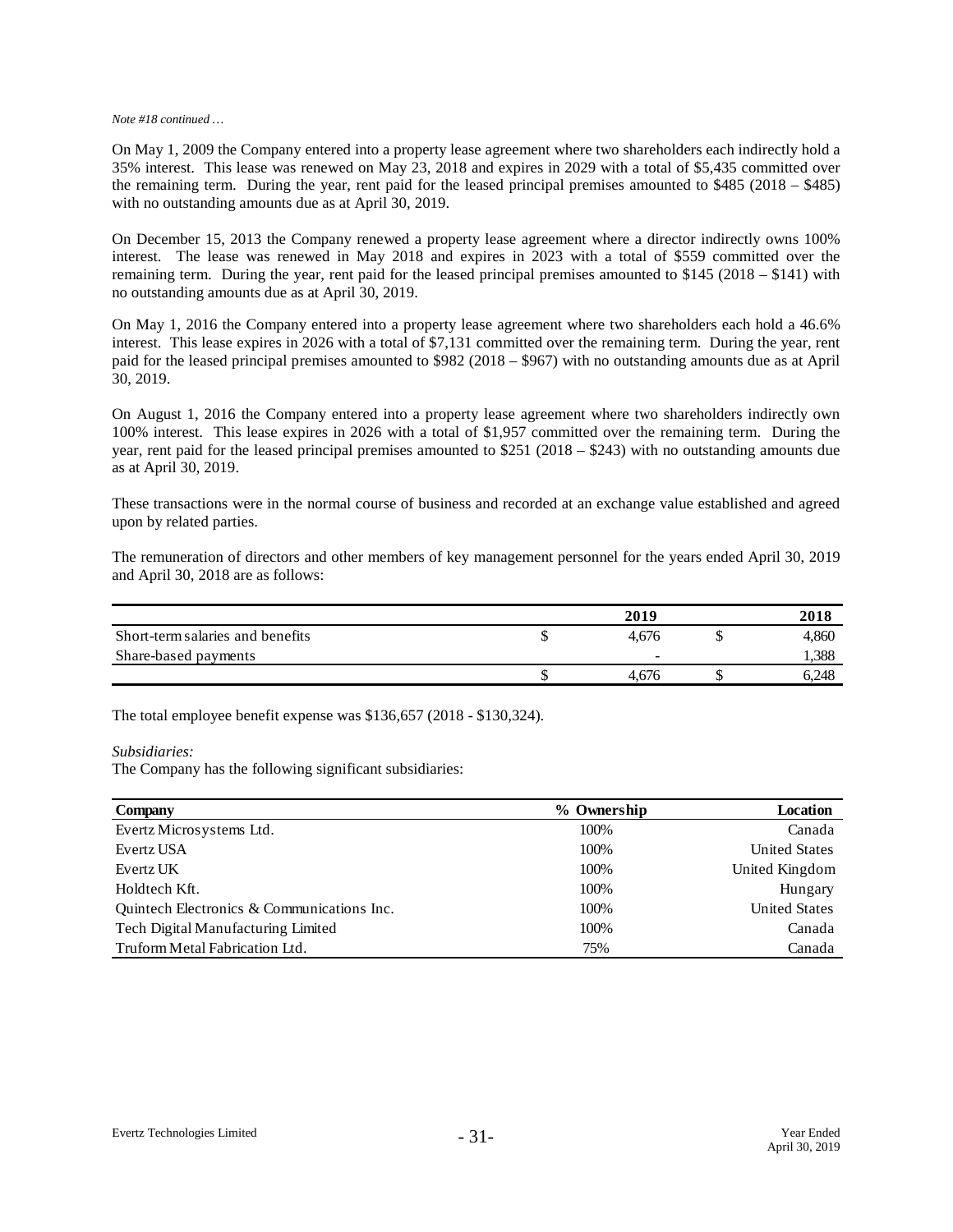# **19. NON-CONTROLLING INTEREST**

The Company has non-controlling interests of 25% of Truform Metal Fabrication Ltd., located in Canada and 10% with Studiotech Poland Sp. z.o.o., located in Poland.

The table below summarizes the aggregate financial information relating to subsidiaries before eliminating entries, as no such subsidiary is individually significant.

|                                     | April 30, |        |    |       |
|-------------------------------------|-----------|--------|----|-------|
|                                     |           | 2019   |    | 2018  |
| Current assets                      | \$        | 11,355 | \$ | 7,825 |
| Non-current assets                  |           | 5,385  |    | 4,991 |
| Current liabilities                 |           | 2,376  |    | 1,170 |
| Non-current liabilities             |           | 76     |    | 143   |
| Equity attributable to shareholders |           | 12,008 |    | 9,447 |
| Non-controlling interest            |           | 2,280  |    | 2,056 |

|                               | April 30, |        |  |        |
|-------------------------------|-----------|--------|--|--------|
|                               |           | 2019   |  | 2018   |
| Revenue                       | J)        | 41.824 |  | 28,248 |
| Net earnings attributable to: |           |        |  |        |
| Shareholders                  |           | 2,893  |  | 1,625  |
| Non-controlling interest      |           | 629    |  | 460    |

# **20. CAPITAL DISCLOSURES**

The Company's capital is composed of total equity attributable to shareholders which totals \$353,123 (2018 - \$329,227) as at April 30, 2019. The Company's objective in managing capital is to ensure sufficient liquidity to finance increases in non-cash working capital, capital expenditures for capacity expansions, pursuit of selective acquisitions and the payment of quarterly dividends.

The Company takes a conservative approach towards financial leverage and management of financial risk and the Company currently satisfies their internal requirements.

The Company is not subject to any capital requirements imposed by a regulator.

# **21. EARNINGS PER SHARE**

|                                                    | 2019       | 2018       |
|----------------------------------------------------|------------|------------|
| Weighted average common shares outstanding         | 76.510.417 | 76,211,007 |
| Dilutive-effect of stock options                   | 19.382     | 136,743    |
| Diluted weighted average common shares outstanding | 76.529.799 | 76.347.750 |

The weighted average number of diluted common shares excludes 435,000 options because they were anti-dilutive during the period  $(2018 - 47,500)$ .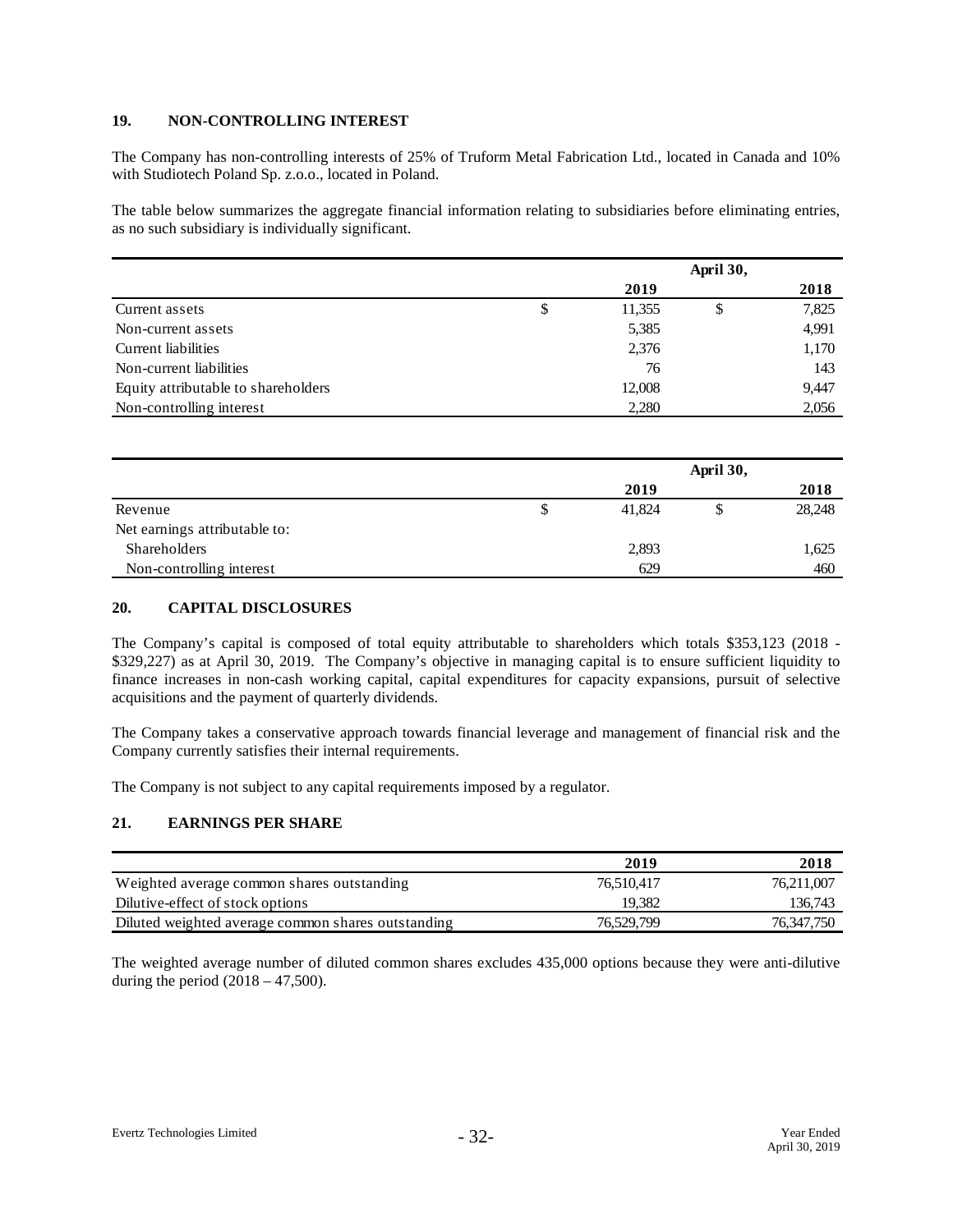# **22. INCOME TAXES**

The Company's effective income tax rate differs from the statutory combined Canadian income tax rate as follows:

|                                                                            | 2019   | 2018   |
|----------------------------------------------------------------------------|--------|--------|
| Expected income tax expense using statutory rates $(25\%, 2018 - 25\%)$ \$ | 26,114 | 18,242 |
| Difference in foreign tax rates                                            | 455    | 65     |
| Benefit arising from a previously unrecognized tax loss                    |        | (17)   |
| Non-deductible stock based compensation                                    | 164    | 226    |
| Change in estimates relating to prior periods                              | (280)  | 811    |
| Other                                                                      | 130    | 93     |
|                                                                            | 26.583 | 19.420 |

Benefit arising from a previously unrecognized tax loss has been recognized in the year as a result of new business opportunities expected to result in taxable income in future years.

Components of deferred income taxes are summarized as follows:

|                                           |      | April 30, |      | April 30, |
|-------------------------------------------|------|-----------|------|-----------|
|                                           | 2019 |           | 2018 |           |
| Deferred income tax (assets) liabilities: |      |           |      |           |
| Tax loss carried forward                  | \$   | (33)      | S    | (88)      |
| Research and development tax credits      |      | 2,229     |      | 869       |
| Equipment tax vs accounting basis         |      | 800       |      | 1,499     |
| Non-deductible reserves                   |      | (4,562)   |      | (3,481)   |
|                                           |      | (1,566)   |      | (1,201)   |

As at April 30, 2019, the Company had \$3,283 (2018 - \$3,478) in tax losses for which no deferred tax asset has been recognized in the statement of financial position. Of these losses, \$2,301 expire in 2025 while the remaining balance has no expiry.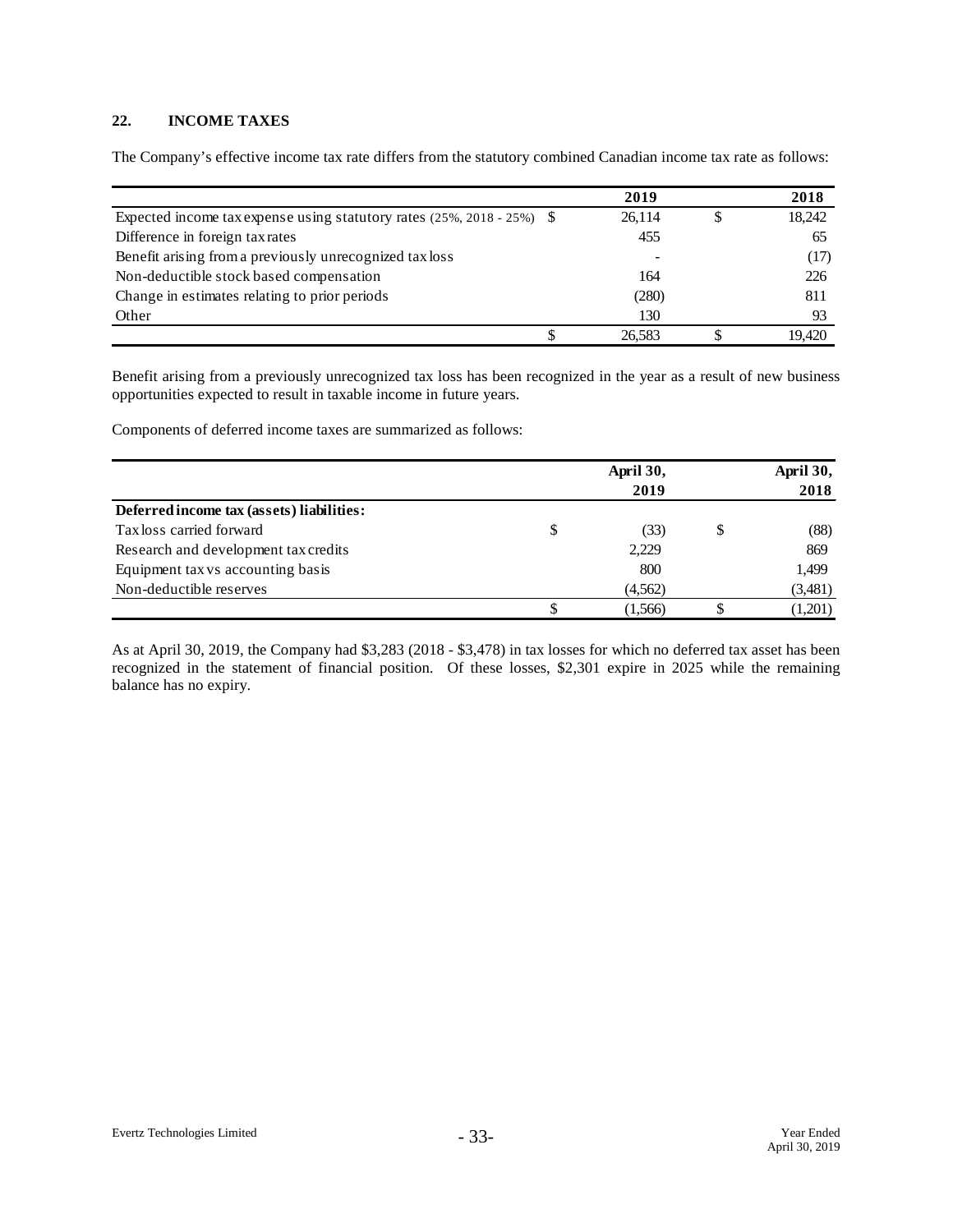# **23. BUSINESS ACQUISITIONS**

On November 1, 2018, the Company acquired 100% equity of Quintech Electronics and Communications, Inc. ("Quintech"), a privately held company headquartered in Indiana, Pennsylvania, USA, with world class RF solutions and products deployed in over 120 countries. The fair value of total consideration transferred upon acquisition includes cash considerations of \$6,635, net of \$23 in cash acquired and contingent consideration valued at \$1,016. The contingent consideration also includes potential management fees based on future earnings before interest, taxes, depreciation and amortization ("EBITDA") of Quintech from November 1, 2018 through to December 31, 2020, potentially resulting in additional expenses of zero through to an undiscounted maximum of \$3,286. The acquisition was accounted for under the acquisition method and its operating results have been included in these financial statements since the date of acquisition. Since the date of acquisition, a total of \$5,595 in revenue and \$309 in earnings were included within the consolidated statement of earnings. During fiscal 2019 the Company recognized \$186 of transaction costs in selling, administrative and general expenses relating to the transaction.

The preliminary allocation of the purchase price is based on management's estimate of the fair value of assets acquired and liabilities assumed. The allocation of the purchase price was as follows, and is subject to adjustment as additional information is evaluated by the Company:

| Trade and other receivables   | \$<br>1,734 |
|-------------------------------|-------------|
| Inventories                   | 3,045       |
| Income tax receivable         |             |
| Trade and other payables      | (1,297)     |
| Deferred revenue              | (11)        |
| Property, plant and equipment | 685         |
| Prepaid expenses              | 161         |
| Deferred tax liability        | 255         |
| Intangible assets             | 2,124       |
| Goodwill (not tax deductible) | 952         |
|                               | \$<br>7,651 |

The Goodwill of \$952 arising from the acquisition consists largely of the expansion of the Company's product lines and potential customer base. Fair value of trade and other receivables is equivalent to gross receivables as no amount within receivables has been deemed uncollectable.

On February 13, 2019 the Company acquired 100% equity of a privately owned company headquartered in Ontario, Canada. The fair value of total consideration transferred upon acquisition included cash consideration of \$1,557, net of \$58 in cash acquired.

The preliminary allocation of the purchase price is based on management's estimate of the fair value of assets acquired and liabilities assumed. The allocation of the purchase price was as follows, and is subject to adjustment as additional information is evaluated by the Company:

| Trade and other receivables   | 78    |
|-------------------------------|-------|
| Trade and other payables      | (111) |
| Property, plant and equipment |       |
| Goodwill (not tax deductible) | 1.583 |
|                               | 1.557 |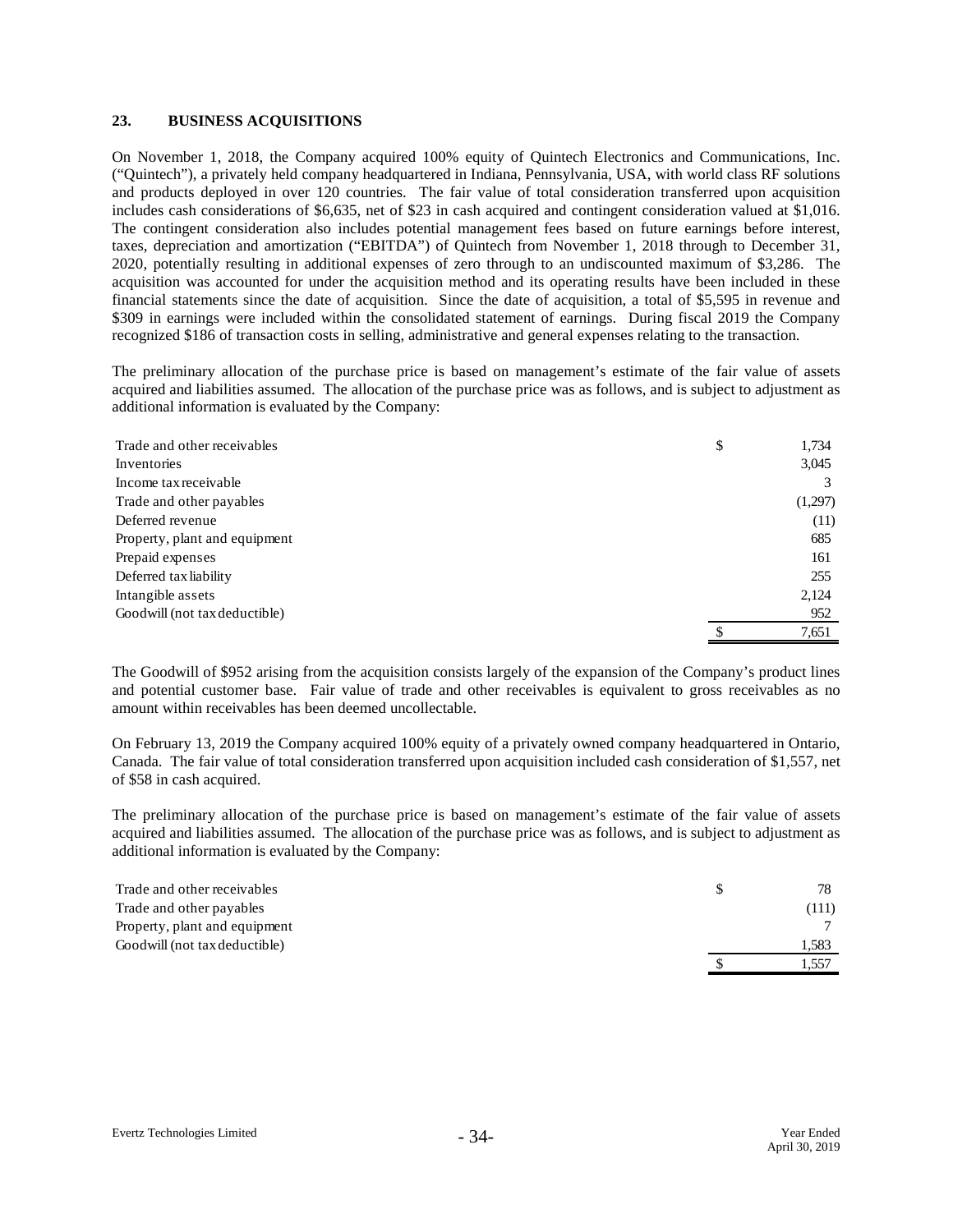# **24. EXPLANATION OF ADOPTION OF IFRS 15, REVENUE FROM CONTRACTS WITH CUSTOMERS AND IFRS 9, FINANCIAL INSTRUMENTS**

# *Revenue*

IFRS 15, *Revenue from contracts with customers* ("IFRS 15") was issued by the IASB in May 2014 to replace IAS 11, *Construction Contracts* and IAS 18, *Revenue* and other interpretive guidance associated with revenue recognition. IFRS 15 provides a single, principles-based five-step model to be applied to all contracts with customers to determine how and when to recognize revenue. The five-step recognition model used to apply the standard includes; 1) identify the contract(s) with the customer; 2) identify the separate performance obligations in the contract; 3) determine the transaction price; 4) allocate the transaction price to separate performance obligations; and 5) recognize revenue when (or as) each performance obligation is satisfied. The Company has adopted IFRS 15, effective May 1, 2018, using the modified retrospective approach. Under this approach, the Company has recognized the cumulative effect of initially applying IFRS 15 as an adjustment to the opening balance of retained earnings as at May 1, 2018. Therefore, the comparative information has not been restated and continues to be reported under IAS 18 and IAS 11.

The details of the primary changes on adoption of IFRS 15 are set out below.

A. Software license arrangements:

Under the Company's previous revenue recognition policies, license revenue from term-based licenses was generally deferred and amortized on a ratable basis over the license term. Under IFRS 15, the Company has deemed certain licenses to be generally distinct from other performance obligations. Revenue allocated to the distinct license is recognized at the time that both the right-to-use the software has commenced for the term and the software has been made available to the customer. As a result of the change, the Company recognized a \$95 decrease in deferred revenue and a corresponding increase to retained earnings within shareholders equity effective May 1, 2018.

B. Contract assets and costs to obtain a contract:

Under IFRS 15, certain incremental contract acquisition costs, such as sales commissions paid to employees or third parties, are to be recognized as an asset and amortized into operating expenses over time. The expense is recognized on a systematic basis that is consistent with the Company's transfer of the related goods or services to the customers. Under the Company's previous accounting policies, such costs were expensed as incurred. As a result of the change, the Company recognized a \$262 increase in contract assets and a corresponding increase to trade and other payables, effective May 1, 2018.

For comparative purposes, as at April 30, 2018 contract assets of \$21,830 previously classified in trade and other receivables have been reclassified to contract assets.

The application of IFRS 15 has no impact on the Company's cash flows from operations or the methods and underlying economics through which it transacts with its customers.

# *Financial Instruments*

IFRS 9, *Financial instruments* ("IFRS 9") was issued by the IASB in July 2014 to replace IAS 39, *Financial Instruments: Recognition and Measurement* ("IAS 39"). Under IFRS 9, the loss allowance for trade receivables must be calculated using the expected lifetime credit loss and recorded at the time of initial recognition. A portion of the Company's trade receivables required an incremental loss allowance in order to comply with the requirements of IFRS 9. As a result, the Company recognized a \$116 decrease in accounts receivable and a corresponding decrease to retained earnings within shareholders equity effective May 1, 2018. In addition, the expected loss allowance using the lifetime credit loss approach is applied to contract assets under IFRS 15. The new impairment model under IFRS 9 did not have a significant impact on the year ended April 30, 2019.